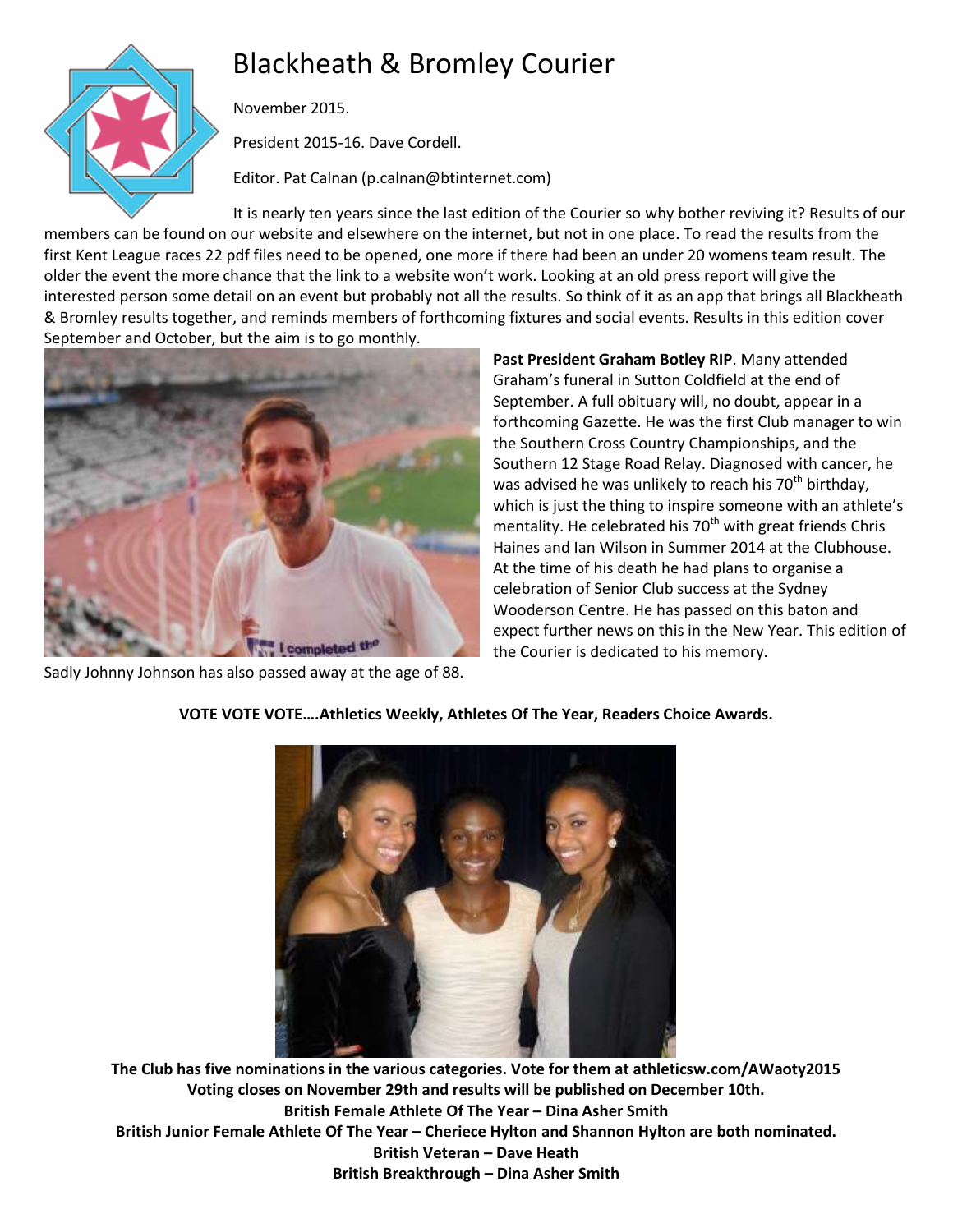#### **Forthcoming fixtures**

7<sup>th</sup> November. Kent League, Sparrows Den. All age groups except Senior Women. 21<sup>st</sup> November. Bromley Primary Schools Cross Country, Crystal Palace. 28<sup>th</sup> November. Kent League, Danson Park. All age groups except Senor Men. 5<sup>th</sup> December. Kent Masters Cross Country, Sparrows Den 20<sup>th</sup> December. Christmas Yacht Handicap. 26<sup>th</sup> December. Fancy Dress Paperchase.



## **On the social side**

13<sup>th</sup> November. Youth Club 7-9pm

20<sup>th</sup> November. Annual Club Dinner. Guest Mike Gratton. Tickets £27 SOLD OUT. To be added to the waiting list mail Dick Griffin [\(rfgriffin556@gmail.com\)](mailto:rfgriffin556@gmail.com).

Sunday 13<sup>th</sup> December. Christmas Lunch. 12.30.

Wednesday 16<sup>th</sup> December. Wednesday Nighters Christmas Dinner. Contact Gerry Alger galger@hotmail.co.uk

Saturday 26<sup>th</sup> December. Post paperchase bar open from noon.



### **Officials**

Many of our officials have been working for the Club for far longer than they might like to remember. The more people who help the easier it becomes for everyone as we support our many teams in various disciplines.

Over the Winter if you would be interested in timekeeping or recording contact Steve Hollingdale on 020 8467 4104. Potential trail layers and pointsmen speak to Bob Cliff on 020 8295 1295.

Now is the time to be thinking about officiating next Summer so contact Mike Davies on [mj.davies4@ntlworld.com](mailto:mj.davies4@ntlworld.com) In most Leagues officials score points for the team. If you would like to qualify as a Leader in Running Fitness contact John Baldwin johnrbaldwin@tiscali.co.uk. Funding is available from B&B and KLAN.

**Coaching news.** John Blackie was recently presented with the Award for Bromley Coach Of The Year by Sports Bromley President Bernard Holley. John coaches Dina Asher Smith who at the age of 19 broke the British 100 and 200 metre records this Summer. They had stood for over 30 years. In doing so Dina became the first British woman to run under 11 seconds for the 100 metres, a truly Historic event.

**Off to school**. A number of our athletes have started University this Autumn. Among them are Stefan Amokwandoh (Princeton, USA), Kerri Davidson (Princeton, USA), Tom Desborough (Brighton), Will Fuller (Loughborough), Louis Mascarenhas (St Marys), Richard Webb (Cardiff), and Sonia Woolhouse (Bradford). If you are attending University please ensure Membership Secretary Rob Brown is aware.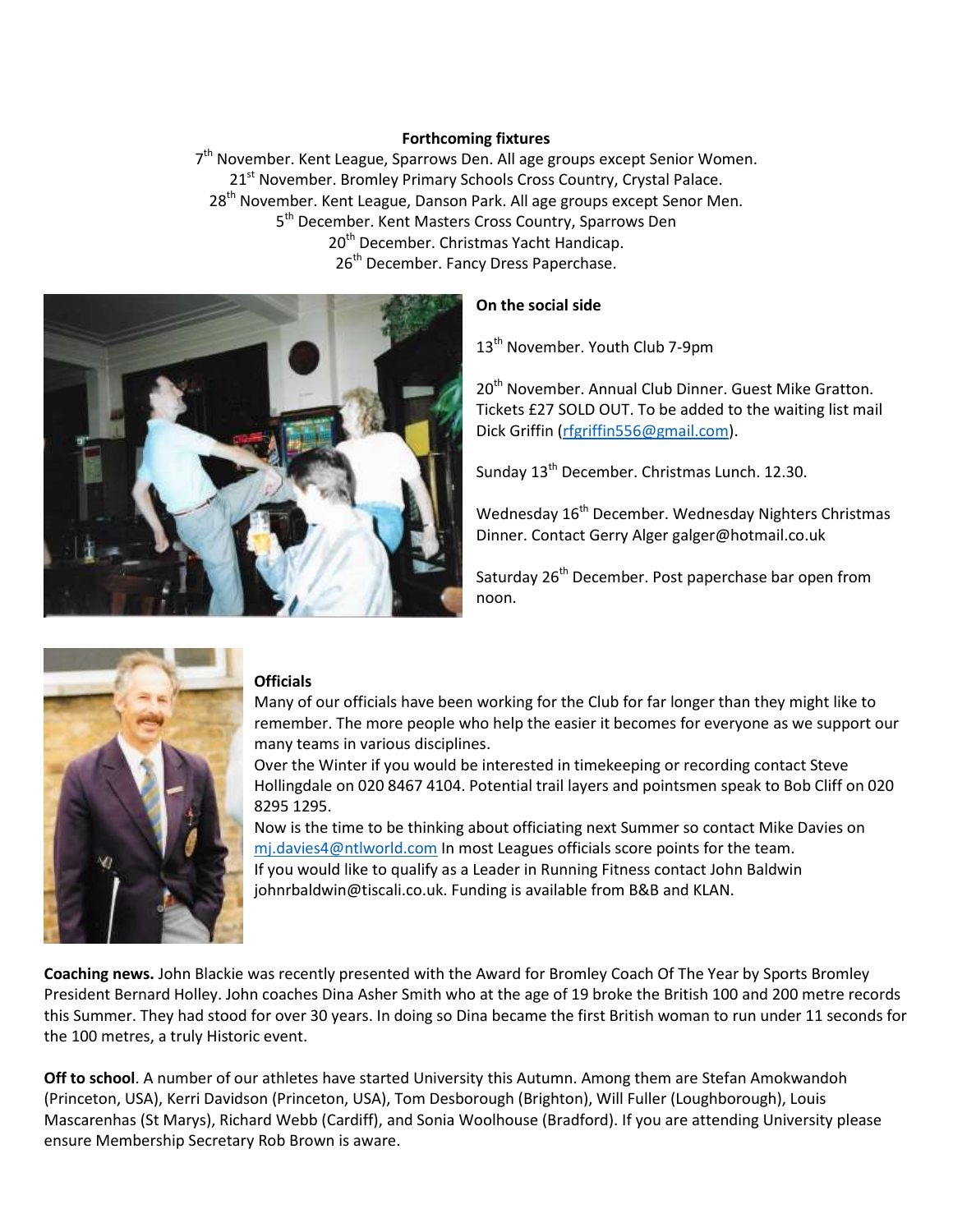## **September Results**

**2 nd .** Lee Valley Sprint Series Open. 100. Ht 7. 3. Montell Douglas 11.77 (+0.3).

Parris Handicap, Hayes. 1. James Neylon 33.07 (22.07 net time), 2. Peter Kerry 33.18 (30.03), 3. Sheridan Morris 33.20 (21.35), 4. Bob Minting 33.25 (19.40), 5. Rob Brown 33.26 (20.11), 6. Sally Haffenden 33.32 (22.17), 7. Zoe Kingsmell 33.36 (25.36), 8. Luigi Arcuri 33.39 (23.09), 9. Luca Ercolani 33.44 (18.14), 10. Clayton Aves 34.05 (18.50), 11. Chris Pike 34.07 (21.22), 12. Gerry Alger 34.08 (23.38), 13. David Carton 34.09 (21.39), 14. David Beadle 34.11 (18.41), 15. Marco Arcuri 34.21 (17.36), 16. Chris Tuck 34.22 (18.22), 17. Bryan Donnelly 34.24 (18.24), 18. Tim Ayres 34.31 (19.16), 19. Adrian Stocks 34.32 (20.32), 20. Maz Turner 34.39 (29.39), 21. Bernie Bater 34.45 (22.30), 22. Martyn Longstaff 34.48 (27.33), 23. Rob Clark 34.55 (24.25), 24. Anne Cilia 43.20 (34.05), 25. Harry Louca 43.21 (35.21). Final standings. 1. Bob Minting 131, 2. Zoe Kingsmell 128, 3. David Carton 118, 4. Dave Leal 110, 5. Gerry Alger 109, 6. Tim Ward 102, 7. Tim Ayres 102, 8. James Neylon 95, 9. Bernie Bater 86, 10. Chris Pike 82.

**3 rd**. IAAF Diamond League, Zurich. LJ. 8. Lorraine Ugen 6.31 (-1.1)

**4 th**. Guernsey 3km track walk. 9. David Hoben 20.40.

Sainsburys School Games, Sportscity Manchester. U17W. 100. 1. Charmont Webster Tape (2<sup>nd</sup> claim) 12.22 (-2.4). 3000m. 2. Jessica Keene 10.07.55. 1500S/C. 1. Yasmin Austridge 5.07.65. LJ. 1. Holly Mills 5.95 (-0.6). U17M. 1500S/C. 3. Joss Barber 4.31.27. JT. 1. James Whiteaker 73.45.

**5 th**. Youth Development League, Lower Age Group Final, Birmingham.

U15B. 100. A. 6. Robert Abbott 12.40 (2.2). B. 5. Myles Xavier 12.75 (1.3). 200. A. 4. Ben Sutton 24.48 (1.6). B. 4. Tom Mills 25.39 (1.0). 300. A. 2. Ben Sutton 38.43. B. 1. Ben Bennett 40.00. 800. A. 1. Henry James Cowie 2.05.03. B. 1. Peter Guy 2.12.42. 1500. A. 1. Angus Harrington 4.18.93. B. 1. Coleman Corry 4.34.68. 80H. A. 4. Henry James Cowie 12.12 (1.1). B. 5. Ben Edozie 12.74 (0.7). HJ. A. 4. Rico Cottell 1.60. B. 2. Pedro Gleadall 1.60. LJ. A. 6. Ben Edozie 5.04 (-1.4). B. 4. Myles Xavier 4.94 (0.0). PV. A. 1. George Pope 3.20. B. 1. Lewis Stickings 2.80. SP. A. 6. James Lancaster 9.83. B. 5. Tom Mills 9.70. DT. A. 3. James Lancaster 34.18. B. 3. Nathan Sureshkumar 30.26. JT. A. 1. Angus Harrington 44.92. B. 1. Nor Mohamed Kasem 38.35. HT. A. 1. James Lancaster 54.62. B. 4. Charlie Short 27.59. 4x100. 4. 49.22. (Myles Xavier, Caelan Raju, Tom Mills, Robert Abbott). 4x300. 1. 2.39.58. (Ben Sutton, Ben Bennett, Henry James Cowie, Peter Guy).

U13B. 100. A.1. Tareq Bannour 12.55 (1.3). B. 1. Kyron Morgan 12.49 (2.9). 200. A. 1. Tareq Bannour 25.53 (2.5). B. 1. Kyron Morgan 25.98 (1.4). 800. A. 5. Thomas Penlington 2.32.97. B. 5. Jake Leng 2.38.27. 1500. A. 1. Rowan Fuss 4.31.20 (LEAGUE RECORD). B. 1. Sam Reardon 5.00.41. 75H. A. 6. Jacob Byfield 13.98 (3.0). B. 7. Barnaby Corry 15.88 (1.2). HJ. A. 8. Jacob Byfield 1.15. B. 7. Ethan Kitteridge 1.15. LJ. A. 5. Archie Shipley 4.34. (-1.2) B. 3. Jacob Byfield 4.15 (0.0) SP. A. 1. Michael Burfoot 9.91. B. 1. Kyron Morgan 8.89. JT. A. 8. Michael Burfoot 18.11. B. Ethan Kitteridge 12.85. 4X100. 2. 53.20 (Leo McCallum, Kyron Morgan, Archie Shipley, Tareq Bannour).

U15G. 100. A. 5. Katie Woolcott 13.05 (0.9). B. 6. Rachel Yeldam 13.68 (0.9). 200. A. 3. Mhairi Brooks 26.69 (1.7). B. 2. Katie Woolcott 26.69 (1.2). 300. A. 3. Grace Scopes 43.79. B. 2. Karina Harris 44.13. 800. A. 4. Kelsi Cornish 2.26.52. B. 3. Stephanie Taylor 2.27.54. 1500. A. 5. Millie Smith 5.07.99. B. 4. Lily Tappenden 5.17.97. 75H. A. 7. Grace Fullerton 13.39 (0.6). B. 7. Zoe Austridge 13.76(1.7). HJ. A. 4. Alice Prentice 1.45. B. 4. Antonia Alapafuja 1.40. LJ. A. 1. Karina Harris 5.11 (0.0) B. 3. Zoe Martial 4.45 (-2.2). PV. A.5. Eleanor Barrett 2.30. B. 5. Zoe Austridge 1.80. SP.A. 1. Eloise Locke 12.46. B. 1. Eve Keith 10.50. DT. A. 1.Eve Keith 32.58. B. Kareena Galley NT. JT. A. 1. Eloise Locke 39.77. B. 2. Daisy Dowling 26.17. HT. A. 6. Andrea Kelsey 29.89. B. 5. Eloise Locke 20.49. 4x100 B&B DQ. 4x300. 2. 2.59.41 (Kelsi Cornish, Antonia Alapafuga, Karina Harris, Grace Scopes).

U13G. 75. A. 2. Holly Mpassy 10.31 (2.5). B. 8. Eva Stephanue 11.01 (0.7). 150. 6. Eva Stephanue 21.61 (0.5). B. 5. Shakanya Osashon 21.38(1.8). 800. A. 4. Morgan Squibb 2.31.95. B. 5. Roseanna Allan 2.45.56. 1200. A. 1. Ellie Dolby 3.57.38. B. 2. Jessica Neal 4.08.17. 70H. A. 8. Olivia English 13.24 (0.4). B. 8. Ella Brown 13.20 (0.6). HJ. A. 4=. Akeiyla Robinson Pascal 1.30. B. 5= Morgan Squibb 1.25. LJ. A. 7. Philippa Widdows 4.03(-0.3) B. 8. Heidi Forsyth 3.10 (-0.9) SP. 8. Renee Bel-Mondue 7.19. B. 5. Kendeaa Cameron-Chavannes 5.81. JT. A. 3. Ella Osborne 22.97. B. 7. Kendeaa Cameron-Chavannes 12.55. 4x100 7. 57.35 (Shakanya Osashon, Eva Stephanue, Emily Purser, Holly Mpassy).

1. Edinburgh AC. 608. 2. Blackheath & Bromley 599. 3. Sale Harriers, Manchester 591. 4. Southampton 549.5. 5. Cardiff 527.5. 6. Rugby & Northampton 507.5. 7. Reading 448. 8. Preston Harriers 405.5.

Frank Starkie Award U15B 1500 Angus Harrington 4.18.93.

Parkruns. Bromley. 17. Steve Pairman 19.21. 26. Keir Lundy 19.47. 27. Joseph Folkes 19.48. 32. Andy Tucker 19.58. 34. Mike Simms 19.59. 45. Matthew Pond 20.44. 49. Adrian Perry 20.53. 72. Jamie Muir 21.48. 89. Graham Coates 22.11. 92. James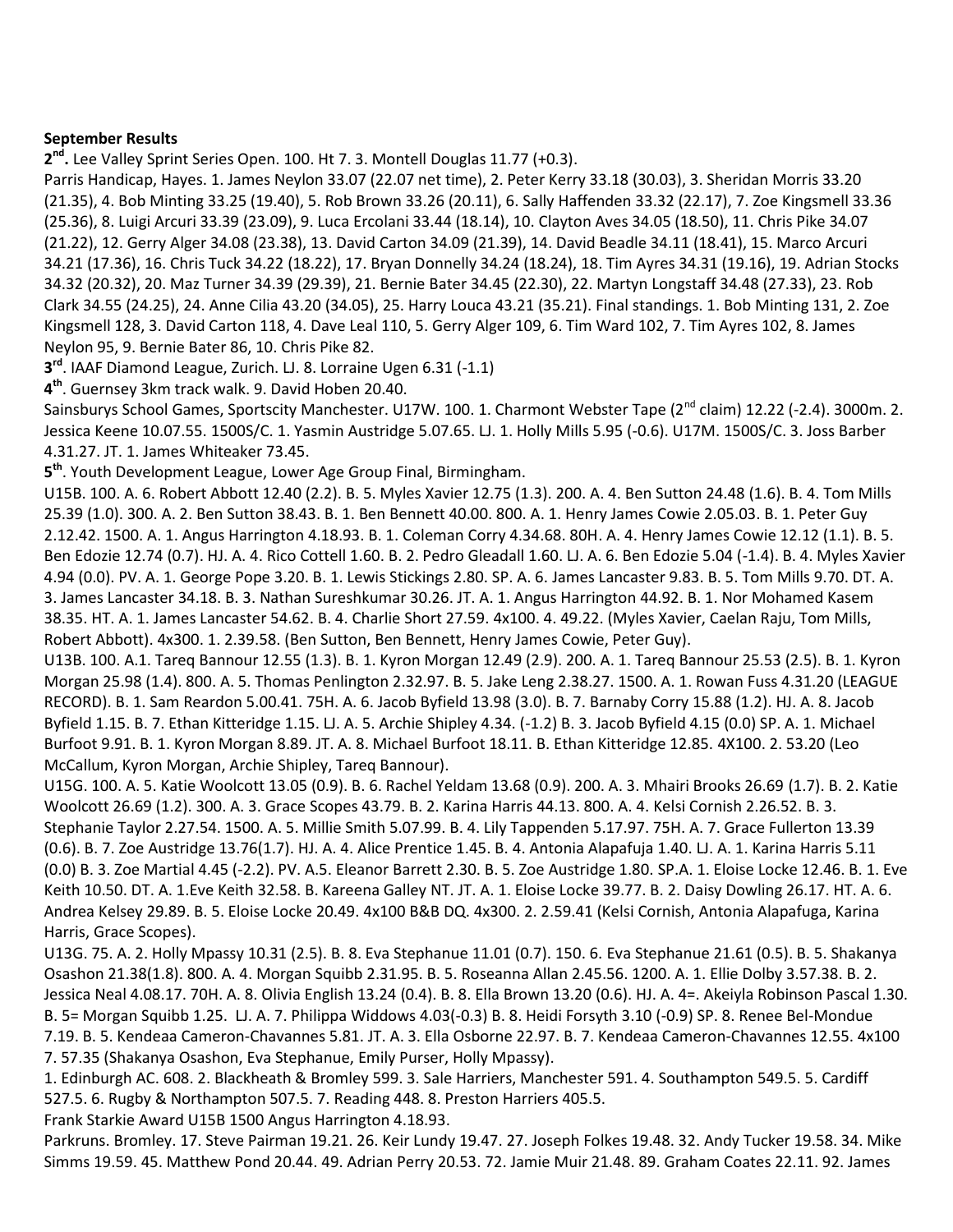Neylon 22.14. 97. Hannah O'Flynn 22.19. 103. Chloe Kibblewhite 22.27. 104. Tim Ward 22.27. 120. Daniella Harper 23.07. 122. Imogen Meers 23.09. 297. Nigel Bulmer 27.17. 331. Julia Pairman 28.41. 442. Andy Kingsmell 32.49. 450. Peter Lovell 33.01. Bexley. 21. Chris Pike 2.39. Greenwich. 17. Jenny Neal 21.31 (1<sup>st</sup> woman). Brockwell Park. 178. Zoe Kingsmell 27.46. Crystal Palace. 58. Niamh Milmo 24.01. Lloyd Park. 7. David Beadle 19.33. Poole. 112. Ian Young 22.06. Riddlesdown. 21. Gracie Horton 22.07. Barnstaple. 30. Barry Wetherilt 22.32. Dulwich. 78. John Isaacs 24.36. 80. John Butler 24.45. 82. Austin Adams 25.08. Peckham Rye. 102. Maz Turner 30.29. Exeter Riverside. 12. Bob Minting 20.36.

**6 th**. Youth Development League, Upper Age Group Final, Birmingham.

U20M 100. A. Shamar Thomas Campbell 11.27 (0.1) B. 8. Callum Gardiner 12.37 (0.2). 200. A. Shamar Thomas Campbell 23.05 (4.2). B. 6. Luca Taylor 23.44 (0.8). 400. A. 6. Luca Taylor 54.06. B. 7. Bertie Harrington 62.39. 800. A. 8. Will Fuller 2.07.29. B. 7. Will Ruiz 2.19.23. 1500. A. 3. Will Fuller 4.02.37. B. 5. Will Ruiz 4.18.94. 3000. A. 3. Will Fuller 8.47.57. B. 4. Will Ruiz 9.44.58. 110H A. -. B. -. 400H. A. 6. Tom Desborough 66.62. B. 7. Bertie Harrington 74.53. 2000s/c. A. 7. Tom Desborough 7.04.25. B. 5. Bertie Harrington 7.31.60. HJ. A. 6. Jon Pairman 1.70. B. E. Gregorio De Souza N/H. LJ. A. 7. Callum Gardiner 4.87 (0.2). B. 6. Frankie Scrivener 4.66 (-1.1). TJ. A. 8. Oscar Hussey 10.43 (-0.4). B. Jon Pairman 10.11 (0.0). PV. A. 7. Jon Pairman 2.15 B. Frankie Scrivener N/H. SP. A. 1. Louis Mascarenhas 15.03. B. 8. Dylan Reeves-Fellows 5.86. DT. A. 1. Louis Mascarenhas 51.13. B. 7. Joe Freeman 17.11. JT. A. 6. Korede Osinibi 36.29. B. 6. Jon Pairman 32.12. HT. A. 6. Louis Mascarenhas 31.34. B. 7. Charlie Scrivener 6.66. 4x100. 5. 46.48 (Aleksander Wiltshire, Callum Gardiner, Luca Taylor, Shamar Thomas Campbell). 4x400. 7. 3.47.67 (Will Fuller, Will Ruiz, Edward Adams, Luca Taylor).

U17M. 100. A. 6. Matthew Knight 11.51 (0.4). B. 7. Adeyinka Adeniran 11.93 (2.4). 200. A. 5. Matthew Knight 23.29 (1.0). B. 4. Korede Osinibi 23.83 (2.1). 400. A. 7. William Pope 55.49. B. 6. Aleksander Wiltshire 55.25. 800. A. 4. Joss Barber 2.03.18. B. 7. Oscar Hussey 2.13.75. 1500. A. 6. Lewis Mills 4.29.08. B. 4. Marco Arcuri 4.34.31. 3000. A. 6. Marco Arcuri 9.53.14 B. 3. James Crawley 9.59.53. 100H. A. 5. Adeyinka Adeniran 15.03 (-0.2). B. 5. Edward Adams 18.64 (0.5). 400H. A. 5. Edward Adams 63.20. B. 5. Joe Freeman 68.78. 1500s/c. A. 5. Frankie Scrivener 5.05.36. B. 2. Charlie Scrivener 5.07.62. HJ. 4=. Aleksander Wiltshire 1.60. LJ. A. 8. Dylan Reees-Fellows 4.95 (-0.9). TJ. E. Gregorio De Souza 10.51 (-1.0). PV. 4. Edward Adams 3.05. SP. 4. Dele Aladese 12.15. DT. A. 1. Dele Aladese 44.72. JT. 1. James Whiteaker 65.16. HT. 7. Dylan Reeves-Fellows 24.50. 4x100. 4. 46.44. (Korede Osinibi, Matthew Knight, Joe Foreman, William Pope). 4x400. 7. 3.47.58 (Aleksander Wiltshire, William Pope, Lewis Mills, Frankie Scrivener).

U20W. 100. A. 1. Vivien Olatunji 12.11 (-0.1). B. Magda Cienciala DQ. 200. A. 2. Vivien Olatunji 25.03 (1.0). B. 1. Magda Cienciala 26.15 (3.0). 400. A. 6. Leah Everson 61.46. B. 7. Lizzy Ibidunni 65.49. 800. A. 1. Niamh Bridson Hubbard 2.15.48. B. 5. Shannon Riskey 2.38.84. 1500. A. 1. Niamh Bridson Hubbard 4.38.75. B. 6. Mary Guy 5.35.29. 3000. A. 7. Sam Leighton 11.42.56. B. 4. Jo Clowes 11.50.67. 100H. A. 2. Molly Scott 14.66(1.3) B. 5. Helena Coleman 18.39 (3.1). 400H. A. 3. Leah Everson 67.09. B. 2. Kate Purser 71.63. 1500s/c. A. 5. Genevieve Allan 5.47.49. B. 2. Charlotte Rhule 5.52.90. HJ. A. 4. Isobel Reeves 1.55. B. 2=. Jamilya Robinson Pascal 1.50. LJ. A. 1. Holly Mills 5.94 (-0.1). B. Toyin Orelaja 4.89 (0.0) TJ. A. 2. Anastasia Davies 10.74 (-1.0). B. 2. Nicole Farmer 10.12 (0.0). PV. A. 3. Helena Coleman 3.50. B. 1. Sonia Woolhouse 2.60. SP. A. 6. Emma James 8.55. B. 5. Carys Marsden 7.58. DT. A. 4. Carys Marsden 31.44. B. 6. Emma James 16.84. JT. A. 3. Ali Higgins 33.53. B. 1. Zoe Fitch 33.16. HT. A. 3. Victoria Wiltshire 38.58. B. 3. Emma James 24.81. 4x100. 1. 49.42 (Jamilya Robinson Pascal, Molly Scott, Olivia Richer, Vivien Olatunji). 4x400. 5. 4.14.62. (Sonia Woolhouse, Leah Everson, Kate Purser, Niamh Bridson Hubbard).

U17W. 100. A. 1. Molly Scott 12.25 (-0.3). B. Parris Johnson DQ. 200. A. 1. Parris Johnson 25.50 (0.9). B. 2. Olivia Richer 26.83 (-0.1). 300. A. 1. Isabella Hilditch 41.54. B. 5. Roisin Atkins-Dykes 44.28. 800. A. 1. Jessica Keene 2.20.09. B. 4. Georgina Taylor 2.27.30. 1500. A. 4. Jessica Keene 4.43.90. B. 3. Georgina Taylor 5.15.27. 3000. A. 1. Jessica Keene 10.04.01. B. 1. Amy Leach 10.57.82. 80H. A. 1. Holly Mills 11.36 (0.9). B. 1. Anastasia Davies 11.93 (1.3). 300H. A. 1. Isabella Hilditch 44.31. B. 1. Anastasia Davies 47.74. 1500s/c. A. 1. Yasmin Austridge 5.15.33. B. 2. Carlotta Weitzel 6.03.25. HJ. 5. Tabitha Lisciotto 1.50. LJ. 2. Jamilya Robinson Pascal 5.22 (0.0). TJ. 2. Toyin Orelaja 10.83 (-1.1). PV. 3. Shaye Emmett 3.50. SP. 8. Anna Barnett 8.57. DT. 4. Anna Barnett 31.48. JT. 8. Victoria Wiltshire 15.40. HT. 5. Carys Marsden 41.01. 4x100. 1. 49.65 (Lizzy Ibidunni, Parris Johnson, Holly Mills, Isabella Hilditch). 4X300. 1. 2.49.77 (Isabella Hilditch, Roisin Atkins-Dykes, Holly Mills, Lizzy Ibidunni).

1. Windsor, Slough, Eton & Hounslow 839. 2. Shaftesbury Barnet 771. 3. Blackheath & Bromley 759.5. 4. Team Edinburgh 727.5. 5. City Of Sheffield 715. 6. Rugby & Northampton 670. 7. Birchfield Harriers 644. 8. Team DC. 597. Olive Meggit Award. U17G 300H Isabella Hilditch 44.31.

SCVAC Masters Track and Field Final, Ashford. W35. 100. A. 6. Jenny Neal 14.85. B. 5. Carole Penlington 16.13. 200. A. 6. Jenny Neal 31.36. B. 6. Jackie Montgomery 31.83. 400. A. 6. Jenny Neal 72.51. B. 2. Carole Penlington 68.54. 800. A. 2. Carole Penlington 2.27.3. B. 3. Sara Elmqvist 2.38.27. 1500. A. 6. Jennie Butler 5.30.05. B. 2. Sara Elmqvist 5.31.93. 3000. A. 2. Carole Penlington 10.43.27. B. 4. Jennie Butler 12.32.10. 2000W. 5. Jackie Montgomery 13.41.42. 4x100. 6. 61.72. 4x400 6. 4.56.90. HJ. 7. Jenny Neal 1.15. LJ. 7. Jenny Neal 3.27. TJ. 7. Jenny Neal 7.36. PV. 1. Jackie Montgomery 2.30. SP. 7. Sara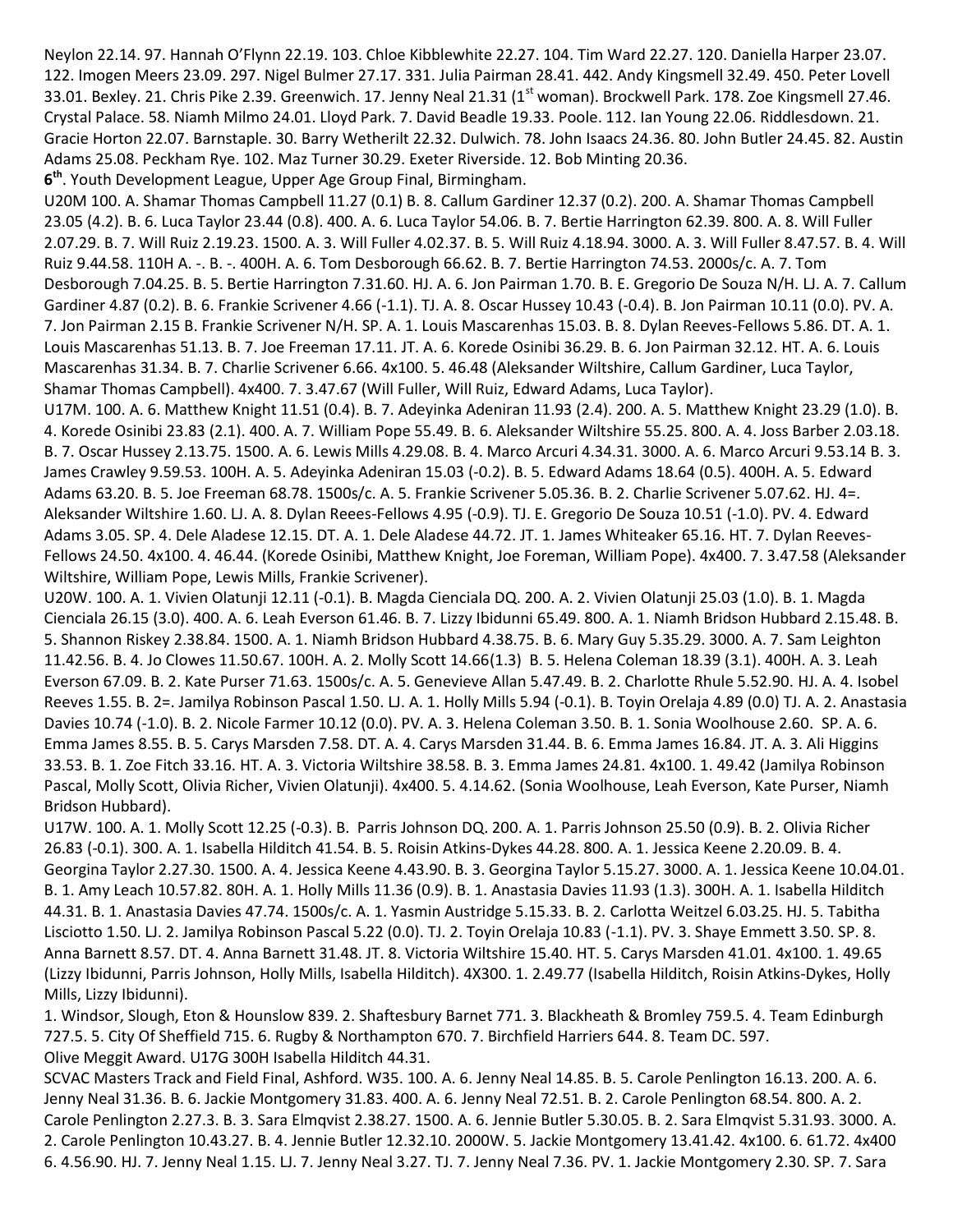Elmqvist 6.03. DT. 6. Sara Elmqvist 16.38. JT. 6. Anne Cilia 11.97. HT. -. W50. 100. 7. Anne Cilia 18.69. 200. 4. Helen Godsell 32.07. 400. 7. Maz Turner 115.48. 800. 7. Maz Turner 4.20.8. 1500. 5. Anne Cilia 7.03.99. 3000. 6. Anne Cilia 15.03.11. 2000W. 5. Anne Cilia 13.25.99. HJ. 7. Anne Cilia 1.00. LJ. 2. Jackie Montgomery 3.76. TJ. 6. Anne Cilia 6.15. PV. 4. Anne Cilia 1.40. SP. 6. Jackie Montgomery 5.98. DT. 7. Jackie Montgomery 10.66. JT. 5. Barbara Terry 14.96. HT. 5. Barbara Terry 21.12. W60. 100. 2. Helen Godsell 14.96. 400. 2. Helen Godsell 80.48. 800. 1. Helen Godsell 3.18.03. 3000. 5. Maz Turner 17.48.63. HJ. 2. Helen Godsell 1.05. LJ. 3. Helen Godsell 3.06. SP. 4. Barbara Terry 7.03. DT. 2. Barbara Terry 17.71.

Team. I. Epsom & Ewell 245, 2. Dartford 197, 3. Winchester 188. 4. Herne Hill 178, 5. Stevenage & North Herts 172, 6.

Blackheath & Bromley 148, 7. Abingdon 138.

ISTAF, Berlin. LJ. 8. Lorraine Ugen 6.23 (-1.1).

Cardiff 10km 9. Graham Rush (Cheltenham 2<sup>nd</sup> claim) 30.10.

Jim Sharlott 10km, Leicester. 7. Roger Michell 61.02, 11. Shaun Lightman 64.21.

Sarnia Walking Club Church to Church. 11. David Hoben 4.37.45

**7 th to 9th**. Commonwealth Youth Games, Apia, Samoa. SP. 9. Divine Oladipo 12.71, DT. 4. Divine Oladipo 42.44.

**8 th**. Zagreb, Croatia. 100H. 8. Serita Solomon 13.34 (0.3).

12<sup>th</sup>. Will Bolton Relays, Sparrows Den. Seniors. 4. B&B A. 55.34. (Danny Brewer 13.57 (6<sup>th</sup> h/cap), Ross Braden 13.58 (13), Andy Rayner 13.30 (4), Will Ruiz 14.09 (3)). 9. B&B B. 59.43 (Fintan Parkinson 14.05 (30), Richard Byford 15.35 (12), Gareth Evans 14.24 (23), Tom Desborough 15.39 (45)). 18. B&B Women. 64.18 (Yasmin Austridge 16.26 (39), Amy Leach 16.26 (8), Kelsey Fuss 15.54 (11), Jessica Keene 15.32 (16)). 19. B&B U17M. 65.10 (Oscar Hussey 15.41 (14), Frankie Scrivener 16.21 (21), Bertie Harrington 16.33 (34), Harry Keene 16.35 (5)). 30. 70.45. (Nic Corry 17.49 (7), Barry Wetherilt 19.00 (40), Chris Pike 18.16 (32), Tim Ayres 15.40 (1)). 31. 71.23 (Graham Coates 18.15 (31), Rob Brown 17.33 (18), Sally Haffenden 19.36 (2), David Beadle 15.59 (33)). 33. 72.09 (Elaine Rayner 15.29 (25), Mark Compton 20.47 (38), Iain Swatton 18.25 (46), Sarah Belaon 17.28 (27)). 34. 72.13 (Chris Tuck 15.58 (42), Oz Adams 20.58 (43), Sara Elmqvist 17.24 (29), Nigel Haffenden 17.53 (48)). 35. 72.47 (Carole Penlington 16.08 (17), James Neylon 18.51 (15), Mike Simms 18.24 (41), Nigel Bulmer 19.24 (36)). 39. 74.39. (Steve Pairman 16.36 (26), Anne Cilia 21.11 (35), Jenny Neal 18.29 (28), Ian Taylor 18.23 (22)). 43. 76.41. (Chris Woodcock 21.55 (47), Andrea Pickup 17.02 (20), Scott Bulmer 20.14 (49), Andy Lawes 17.30 (44)). Inc (Will Pope 17.54 (19), Charlie Davis 15.55 (37)). Inc (Chloe Kibblewhite 18.33 (10), Charlotte Rhule 18.58 (24), Mary Guy 18.11 (9)). U15s/U13s. 3. B&B 15B. 40.39 (Robert Sucking 13.54, Keir Lundy 14.08, Angus Harrington 12.37). 6. B&B U15B B 41.36 (Cameron Swatton 14.08, Charlie Andrews 13.19, Lewis Warren 14.09). 7. B&B U15B C 41.41 (Coleman Corry 13.42, George Pope 14.16, Callum Myatt 13.43). 10. U13B A. 42.21 (Justin Strover 14.02, Eddie Sellar 13.41, Brandon Back 14.38). 13. U15G A 44.04 (Stephanie Taylor 14.44, Kelsi Cornish 14.53, Millie Smith 14.27). 14 U15B D. 44.09. (Joe Georgiadis 13.30, Lewis Stickings 14.50, Charles Winton 15.49). 18. U13G A 46.48 (Niamh Milmo 16.31, Ellie Dolby 14.58, Morgan Squibb 15.19). 19. U15G B. 46.54 (Grace Scopes 15.17, Lily Tappenden 16.42, Gracie Horton 14.55). 21. U13B B. 47.20 (Thomas Penlington 14.42, Alex Sibley 15.09, Barnaby Corry 17.29). 28. U15G C. 54.03. (Lauren Goddard 19.36, Zoe Austridge 16.55, Alice Prentice 17.32). 29. U13G B 54.41. (Abbie Leeves 16.52, Daniella Harper 16.26, Daisy Bates 21.23). U15G D inc (Claudia Pickup 18.01, Isabek Bridge 16.37). U15B inc (Leo Braden 14.22). Years 5-6 race. 3. Amarisa Sibley 5.09, 4. Lily Mears 5.11, 11. Sian Smith 5.49, 12. Jamie Dolby 5.54, 14. Isabella Louth 6.08, 16. Isaac Evans 10.09.

UK Javelin Carnival, Loughborough. U15G. 1. Eloise Locke 41.33.

**12th -**13th Kent Masters, Under 13s and Combined Events Championships, Erith. M60. 800. 2. Peter Hamilton 2.54.21. 1500. 1. Peter Hamilton 5.50.11. W50. PV. 2. Jackie Montgomery 2.50. W60. SP. 1. Barbara Terry 7.90. DT. 1. Barbara Terry 18.90. JT. 1. Barbara Terry 16.02. HT. 1. Barbara Terry 20.93. U13B. 100. 1. Kyron Morgan 12.75 (-1.5). Ht 1. 1. Kyron Morgan 13.15 (-2.7). Ht 2. 6. Jacob Byfield 14.55 (-1.0) pb. 800. 1. Rowan Fuss 2.16.91, 3. Sam Reardon 2.23.42. Ht 1. 1. Rowan Fuss 2.19.99. Ht 2. 2. Sam Reardon 2.25.63, 5. Jake Leng 2.43.63. 1500. 1. Rowan Fuss 4.32.71 (Championship best), 3. Sam Reardon 4.52.26. 2000W. 3. Ethan Kitteridge 12.17.20. LJ. 3. Kyron Morgan 4.79pb, 7. Jacob Byfield 4.20, 13. Jake Leng 3.90pb. SP. 1. Michael Burfoot 11.35pb, 3. Kyron Morgan 10.34. DT. 1. Michael Burfoot 31.57pb (Club Record), 4. Harry Jack Cowie 24.15. U13G. 75m. 6. Eva Stephanou 10.81 (1.0.), 7. Olivia English 11.05 (1.0)pb. Ht1. 3. Olivia English 11.09 (0.6)pb. Ht2. 4. Eva Stephanou 10.98 (0.6). 150m. 3. Shakanya Osahon 21.72 (-3.6). Ht2. 4. Renee Bel-Momodu 23.08 (-1.2). Ht3. (- 3.5) 1. Shakanya Osahon 21.49, 2. Eva Stephanou 21.93, 3. Ella Brown 22.95. 800m Ht1. 7. Kendaa Cameron-Chavanne 2.48.47. Ht2. 7. Niamh Milmo 2.54.81. 1200m. 1. Jessica Neal 3.59.10 pb. 70H. (-1.5) 4. Akeilya Robinson Pascal 12.90, 5. Olivia English 13.63, 6. Ella Brown 14.23. HJ. 3. Akeilya Robinson Pascal 1.35. LJ. 1. Akeilya Robinson Pascal 4.40 pb. SP. 3. Renee Bel-Momodu 6.98, 4. Kendaa Cameron-Chavanne 6.67 pb, 7. Akeilya Robinson Pascal 4.78. Parkruns

Richmond. 4. Jonathan Vintner 18.21. Bromley. 28. Matthew Pond 20.21. 79. Jason Short 22.07. 108. Tammy Falshaw 23.00. 153. Mike Simms 23.57. 164. John Butler 24.19. 168. Ian Montgomery 24.24. 169. Iain Swatton 24.24. 181. Richard Griffin 24.47. 256. Julia Pairman 27.45. 270. Ian Cayzer 28.12. Ashton Court. 3. Niamh Bridson Hubbard 19.00 (1<sup>st</sup> woman). Havant.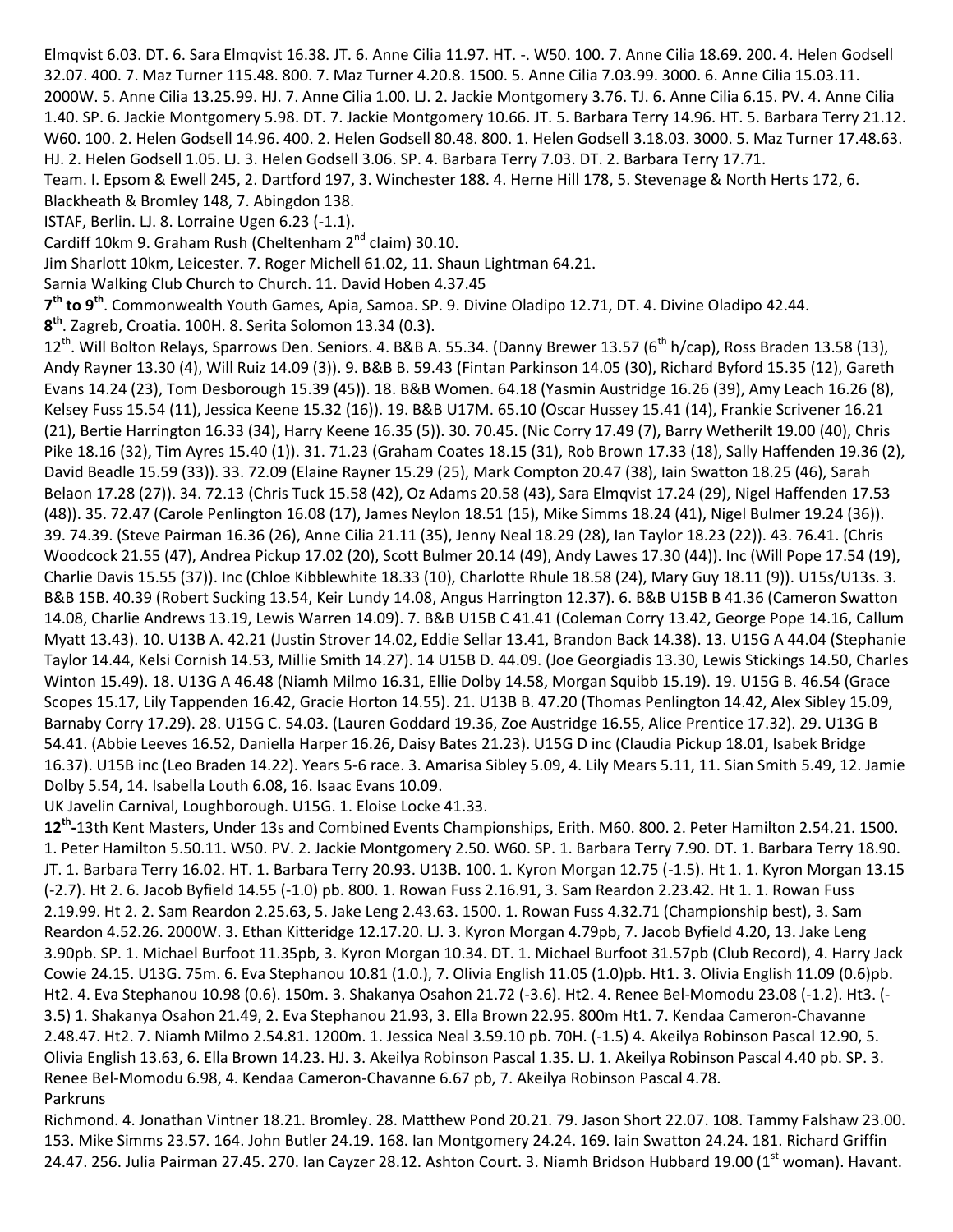163. Jesse Bailey 34.28. Crystal Palace. 71. Glen Read 24.53. Killerton. 19. Bob Minting 21.04. Orpington. 16. Joanna Clowes 22.04. 36. Andrew Clowes 24.36. 64. Mick Keene 26.37. 143. Karen Desborough 36.04. Margate. 45. Amanda Knowles 31.33. Hazlehead, Aberdeen. 67. John Isaacs 25.34. Folkestone. 44. Zoe Kingsmell 26.12. 45. Andy Kingsmell 26.13. **19th**. European Champions Club Cup for Juniors, Istanbul, Turkey. 100. 1. Vivien Olatunji 12.61 (-5.9). N/S. 1. Parris Johnson 12.80. 4. Magda Cienciala 13.07. 200. 1. Cheriece Hylton 24.72 (-4.1). 400. 1. Cheriece Hylton 55.57. 800. 4. Niamh Bridson Hubbard 2.17.50. 1500. 3. Niamh Bridson Hubbard 4.50.42. 3000. 1. Jessica Keene 10.08.89. 100H. 4. Molly Scott 16.12 (- 5.4). 400H. 5. Isabella Hilditch 65.97. 3000s/c. 6. Georgina Taylor 12.22.08. HJ. 5=. Tabitha Lisciotto 1.55. LJ. 7. Jamilya Robinson Pascal 5.23 (+2.3). 3. Anastasia Davies 11.53 (+3.2). PV. 4. Helena Coleman 3.40. SP. 5. Divine Oladipo 11.40 DT. 2. Divine Oladipo 41.59. JT. 6. Ali Higgins 33.36. HT. 4. Victoria Wiltshire 41.57. 4x100. 1. 47.88. 4x400. 5. 4.01.89. Team. 1. Fenebahce (TUR) 113. 2. Sparta AM (DEN) 108. 3. Blackheath & Bromley 101.5. 4. AK Olymp Bro (CZE) 101. 5. Playas de Castellon (ESP) 88. 6. Pro Sesto Atletica 70.5. 7. AD Kladiver (SLO) 63. 8. SK SOG Nitra (SVK) 37.

English Schools Multi Events Championships, Bedford. U15B Pentathlon. 2. Henry James Cowie 2996 CLUB RECORD (800 2.06.74, 80H 12.04 (-0.2), HJ 1.76, LJ 5.52 (1.8), SP 11.29) 12. Coleman Corry 2607 (800 2.06.51, 80H 12.61 (0.4), HJ 1.55, LJ 5.19 (1.8), SP 9.63)

Self Transcendence 24hr track race, Tooting. 34. John Turner 130.033km (80.79 miles).

**19t-20th**. SEAA Road Relays, Aldershot. Senior Men. 19. (Alex Bruce Littlewood 19.03, Andy Rayner 19.45, Will Fuller 19.04, Danny Brewer 20.04, Ross Braden 20.25, Fintan Parkinson 20.42) B. 50. Chris Tuck 22.32, Peter Tucker 21.21, Will Ruiz 20.32, Jon Vintner 21.51, Tom Desborough 20.42, Richard Byford 24.02). Senior Women. 41. (Sophie Kelleher 15.20, Jenny Neal 16.07, Sarah Belaon 16.02, Jessica Jones 16.22). U17M. 21. (Lewis Mills 13.27, James Crawley 13.49, Oscar Hussey 14.09, Marco Arcuri 13.51). U17W. A. 9 (Yasmin Austridge 11.15, Amy Leach 11.12, Kelsey Fuss 11.03) B. (Joanna Clowes 11.58, Mary Guy 12.41, Carlotta Weitzel 11.37). U15B. A. 19. (Callum Myatt 10.40, Robert Suckling 11.14, Michael Eagling 10.15, Angus Harrington 10.11) B. 42. (Cameron Swatton 11.22, Ben Gardiner 11.46, Leo Braden 11.30, George Pope 11.21). U15G. A. 4. (Lydia Taylor 11.27, Kelsi Cornish 11.37, Millie Smith 11.18). B. 44. (Lily Tappenden 12.25, Imogen Meers 12.42, Zoe Austridge 13.50). C. incomplete (Hannah O Flynn 12.24, Claudia Pickup 13.00). U13B. A. 18. (Sam Reardon 10.48, Brandon Back 13.07, Jake Leng 11.35, Alex Sibley 11.54). B. 26. (Thomas Penlington 11.13, Ethan Kitteridge 11.52, Charles Winton 12.31, Coleman Corry 13.46). U13G. A. 1. (Jessica Neal 11.27, Morgan Squibb 11.47, Ellie Dolby 11.07(3<sup>rd</sup> fastest overall)). B. 32. (Niamh Milmo 12.46, Abigail Leeves 13.19, Daniella Harper 12.36). C. incomplete (Emily Davis 12.26). Parkruns

Roundshaw Downs. 47. John Isaacs 26.12. Bromley. 22. Andy Lawes 19.56. 23. Andy Tucker 19.58. 26. Matthew Pond 20.13. 38. Adrian Perry 21.02. 49. Steve Pairman 21.31. 56. Ian Montgomery 21.58. 59. Jason Short 22.04. 61. James Neylon 22.06. 73. Tim Ward 22.25. 88. Mike Simms 22.54. 101. Scott Bulmer 23.38. 125. Nigel Bulmer 24.00. 182. Austin Adams 25.35. 261. Julia Pairman 27.56. 272. Gareth Griffin 28.05. 337. Richard Griffin 30.00. 354. Peter Lovell 30.28. 406. Bernard Wilson 32.55. Bexley. 15. Nick Barber 20.33. 34. Chris Pike 22.01. Kingston. 69. Andy Kingsmell 25.12. 88. Zoe Kingsmell 26.28. Crystal Palace. 6. Carole Penlington 19.21 (1<sup>st</sup> woman). 27. Thomas Penlington 21.31. 182. Glen Read 51.04. Lloyd Park. 37. Gracie Horton 23.51. Gunnersbury. 36. James Perry 20.17. Killerton. 18. Bob Minting 21.06. Riddlesdown. 54. Anne Cilia 25.24. Orpington. 11. Rob Brown 21.15. 12. Joseph Georgiadis 21.25. 34. Andrew Clowes 24.03. 37. Dave Leal 24.19. 136. Karen Desborough 35.27. Margate. 35. Amanda Knowles 30.05.

**20th** . Kent Relays. Tonbridge. U13B. 4X100 1. B&B 1 (Leo McCallum, Kyron Morgan, Archie Shipley, Tareq Bannour) 52.77. 4x300. DQ (Kyron Morgan, Arche Shipley, Tareq Bannour, Leo McCallum). 3X800. 2. B&B (Alex Sibley, Barnaby Corry, Samuel Reardon) 8.04.48.

U13G. 4X100. 2. B&B 1. (Eva Stephanou, Olivia English, Ella Brown, Holly Mpassy) 54.95. 3x800. 1. B&B 1. (Jessica Neal, Morgan Squibb, Ellie Dolby) 7.40.18. 2. B&B 2. (Shakanya Osahon, Daniella Harper, Kendaa Cameron-Chavannes) 8.10.53. U15G 4X100. 1. B&B 1. (Mhairi Brooks, Katie Woolcott, Sophia Harper, Gabrielle Dalsan) 51.48 Heat 1. 1. 51.42. 4. B&B 2. (Antonia Alapafuja, Greta Elliot, Katie Cienciala, Rachel Yeldham) 53.79. Heat 52.94. 4X300. 1. B&B 1 (Antonia Alapafuja, Kelsi Cornish, Karina Harris, Grace Scopes) 2.54.92. DQ. B&B 2 (Zoe Martial, Zoe Austridge, Kamilya Robinson Pascal, Lauren Goddard). Ht 2. 1. B&B 1. 2.58.98. 4. B&B 2. 3.10.49. 3x800. 1. B&B 1 (Millie Smith, Stephanie Taylor, Kelsi Cornish) 7.27.37. 3. B&B 2. (Lily Tappenden, Alice Prentice, Lauren Goddard) 7.53.81.

U15B. 4X100. 3. (Myles Xavier, Thomas Mills, Robert Abbott, Jed Hamilton) 47.26. 6. B&B 2. (Leonard Wright, Rico Cotell, Philip Tenyue, Caelan Raju) 53.19. Heat 2. 2. B&B 1. 47.03. 3. B&B 2 52.60. 4x300. 1. B&B 1. (Coleman Corry, Thomas Mills, Henry James Cowie, Ben Sutton) 2.39.31 (CLUB RECORD). 3. B&B 2 (Jed Hamilton, Rico Cottell, Robert Suckling, Robert Abbott) 2.47.03. 3x800. 1. B&B 1 (Coleman Corry, Henry James Cowie, Angus Harrington) 6.24.53 CLUB RECORD. 3. B&B 2. (Robert Suckling, Joseph Georgiades, Keir Lundy) 6.54.22. 4. B&B 3. (Cameron Swatton, Leo Braden, Benjamin Gardiner) 7.37.46.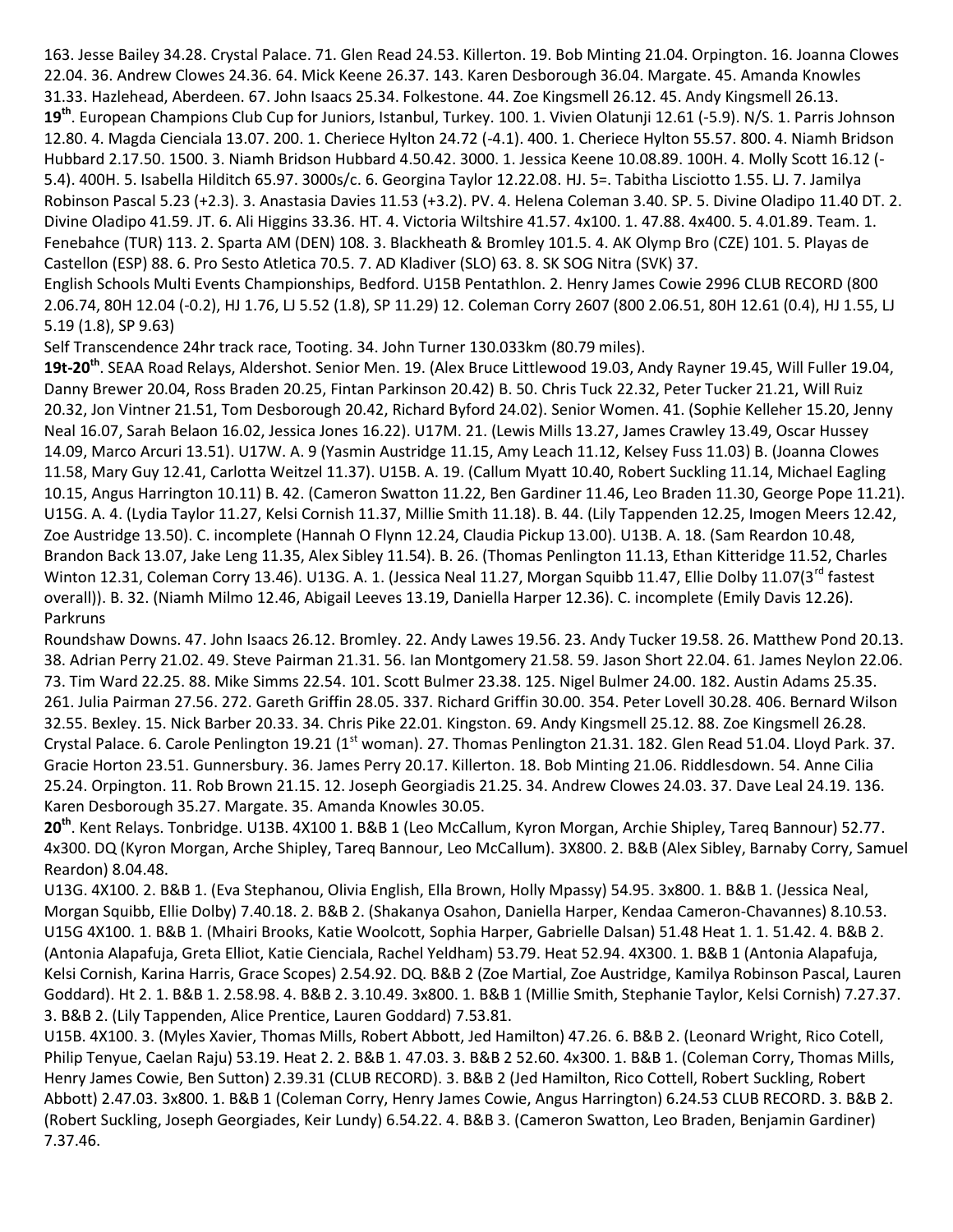Jim Day Memorial Pole Vault Meeting, Carshalton. Pool B. 6=. Eleanor Barrett (U15G) 2.42 pb. C. 7= Murray Hilborne (M45) 2.72, 12. Jackie Montgomery (W50) 2.52. D. 13. Ethan Kitteridge (U13B) 1.92, F. 4. Allan Williams (M60) 3.32, 12=. George Pope (U15B) 3.02, 12=. Christina Moore 3.02. G. 14. Shaye Emmett (U17W, 2<sup>nd</sup> Claim) 3.52. H. 2. Scott Huggins 4.72. Reigate Half Marathon. 44. Luca Ercolani 85.47 (85.39). 52. Neil Ayrton 86.54 (86.45). 241. Mark Ellison 97.53 (97.40). 23<sup>rd.</sup> Watford Open Meeting. 1500. 11. Jessica Keene 4.41.16. 3000. 5. Joss Barber (U17M) 9.08.00. 10. Dave Taylor (M50) 9.24.73.

**26th** Parkruns. Gorleston Cliffs. 16. Rob Brown 20.39. Finsbury Park. 88. Austin Adams 26.15. Bromley. 2. Kev May 17.12. 14. Cameron Swatton 19.11. 15. Amy Leach 19.11 (1<sup>st</sup> woman). 23. Steve Pairman 19.28. 25. Nick Barber 19.31. 27. Matthew Pond 19.32. 33. Andy Tucker 19.57. 34. Andy Lawes 19.59. 38. Ian Montgomery 20.05. 48. Alex Sibley 20.40. 68. Anna Myers 21.17. 71. Lily Tappenden 21.22. 88. James Neylon 21.59. 90. Robert Pairman 22.01. 91. Iain Swatton 22.01. 93. Jamie Muir 22.03. 103. Graham Coates 22.21. 106. Mike Simms 22.24. 116. Nigel Bulmer 22.41. 132. Jessica Sellar 23.03. 133. Scott Bulmer 23.04. 171. John Butler 23.57. 188. John Isaacs 24.21. 278. Richard Griffin 26.42. 310. Julia Pairman 27.12. 316. Amanda Knowles 27.25. 442. Bernard Wilson 31.36. 530. John Bugler 50.33. Bexley. 31. Chris Pike 22.07. Greenwich. 1. Niamh Bridson Hubbard 18.18. Royal Tunbridge Wells. 8. Tim Soutar 21.21. Crystal Palace. 25. Thomas Penlington 21.33. 93. John Fenwick 26.23. 174. Glen Read 45.56. Bournemouth. 15. Jessica Neal 20.43 (1<sup>st</sup> woman). Riddlesdown. 75. Helen Godsell 26.49. Dulwich. 3. Fintan Parkinson 16.25. 12. Richard Byford 18.39. Hilly Fields. 52. James Perry 23.12. 59. Robert Perry 23.51. 133. Adrian Perry 28.40. Orpington. 3. Joseph Georgiades 18.59. 8. Harry Keene 20.19. 40. Dave Leal 24.11. 53. Andrew Clowes 25.28. 64. Mick Keene 26.14. 130. Karen Desborough 35.01. Enniskillen. 33. Brendan McShane 26.09. Parke. 20. Bob Minting 22.52. Dartford. 25. John Turner 22.39. 102. Maz Turner 31.34. Hastings. 40. Stephen Hollingdale 25.44. Uditore. 13. Zoe Kingsmell 27.30. 14. Andy Kingsmell 29.03.

Enfield One Hour Walk, Hemel Hempstead. 17. David Hoben 8.214km.

**27th**. Berlin Marathon. 10. Scott Overall 2.11.24.

Ealing Half Marathon. Carole Penlington 86.17, Jenny Neal 98.43, Trudi Carmichael 1.42.53.

East Grinstead 10km. 2. Rob Donoghue 36.07.

Robin Hood Nottingham Ikano Half Marathon. 17. Danny Brewer 73.23 (73.20).

Surrey Walking Club Gazette Cup, Addiscombe. 6. Peter Hannell 43.59.

### **October**

**3 rd**. EA 6 Stage Road Relays, Sutton Coldfield. Senior Men. 43. 1.57.44 (Alex Bruce Littlewood 17.59, Will Fuller 18.14, Andy Rayner 21.44, Danny Brewer 19.14, Richard Webb 19.39, Tom Desborough 20.54). Cheltenham (Graham Rush (2<sup>nd</sup> claim) 17.21) Women incomplete team (Elaine Rayner 15.31, Amber Reed 16.23).

European Masters Games, Nice, France. M60 PV. 1. Allan Williams 3.20.

SECTA Throws meeting, Ewell. Pentathlon. W70. 1. Barbara Terry 3322. (SP 7.07, DT 17.11, JT 15.13, HT 22.50 WT 9.52) All W70 Club records.

Cambridge Harriers 5 mile cross country championships. 9. Neil Ayrton M50 32.49.

Parkruns. Bushy Park. 4. Rowan Fuss 17.00. Bromley. 11. Jake Leng 18.58. 19. Matthew Pond 19.20. 23. Graham Hollingdale 19.35. 27. Andy Lawes 19.40. 38. Rob Brown 20.11. 53. Peter Hamilton 20.34. 60. Ian Montgomery 20.44. 76. Barry Wetherilt 21.09. 78. Iain Swatton 21.16. 98. Graham Coates 21.43. 114. Nigel Haffenden 22.03. 151. Sally Haffenden 23.07. 214. Olivia Berry 24.42. 226. Jackie Montgomery 25.01. 241. Clare Austridge 25.19. 266. Mike Simms 25.58. 453. Bernard Wilson 31.06. 525. Glen Read 38.03. 553. John Bugler 48.41. Greenwich. 10. Ritchie Leccia 20.36. Sheffield Hallam. 190. James Neylon 24.09. Crystal Palace. 85. John Isaacs 24.57. 98. John Butler 25.21. 130. Austin Adams 26.49. Croydon. 13. Bob Minting 21.41. Poole. 161. Andrew Clowes 23.59. Tilgate. 8. Kelsi Cornish 20.00. Orpington. 3. Clare Elms 19.34. 12. Harry Keene 21.47. 13. Jessica Keene 21.48. 41. Mick Keene 24.51. 133. Karen Desborough 33.47. Hastings. 42. Stephen Hollingdale 25.21.

**4 th** EA Young Athletes Road Relays, Sutton Coldfield. U17M Incomplete team (Marco Arcuri 12.50, Charlie Davis 14.04) U17W. 4. 42.52 (Amy Leach 14.47, KatyAnn McDonald 13.43, (4<sup>th</sup> fastest of day), Kelsey Fuss 14.22). U15B. A. 11. 40.00 (Coleman Corry 13.24, Joseph Georgiadis 13.40, Henry James Cowie 12.56). B. 45. 44.01 (Cameron Swatton 14.41, Callum Myatt 14.22, Keir Lundy 14.58). U15G. A. 3. 43.21 (Yasmin Marghini 14.02, 2<sup>nd</sup> fastest of day, Sophie Hoare 14.32, Millie Smith 14.47). B. 36. 48.31. (Stephanie Taylor 15.25, Gracie Horton 16.46, Grace Scopes 16.20). C. 48. 49.49 (Alice Prentice 16.41, Claudia Pickup 17.22, Lily Tappenden 15.46). D. Incomplete (Isabelle Bridge 16.57). U13B. 30. 37.32 (Samuel Reardon 14.08, Alex Sibley 15.41, Barnaby Corry 17.43). U13G. A. 2. 45.08 (Jessica Neal 15.04, Morgan Squibb 15.28, Ellie Dolby 14.36  $4<sup>th</sup>$  fastest of day). B. 35. 50.29 (Emily Davis 16.32, Daniella Harper 16.51, Niamh Milmo 17.06).

Tonbridge Half Marathon. 129. Mike Simms M40 98.03 (97.45).

Jersey Half Marathon. 48. Nick Barber 3.28.38 (3.28.30)

Mornington Chasers Regents Park 10km. 172. Natalie Jones 57.28 (57.19)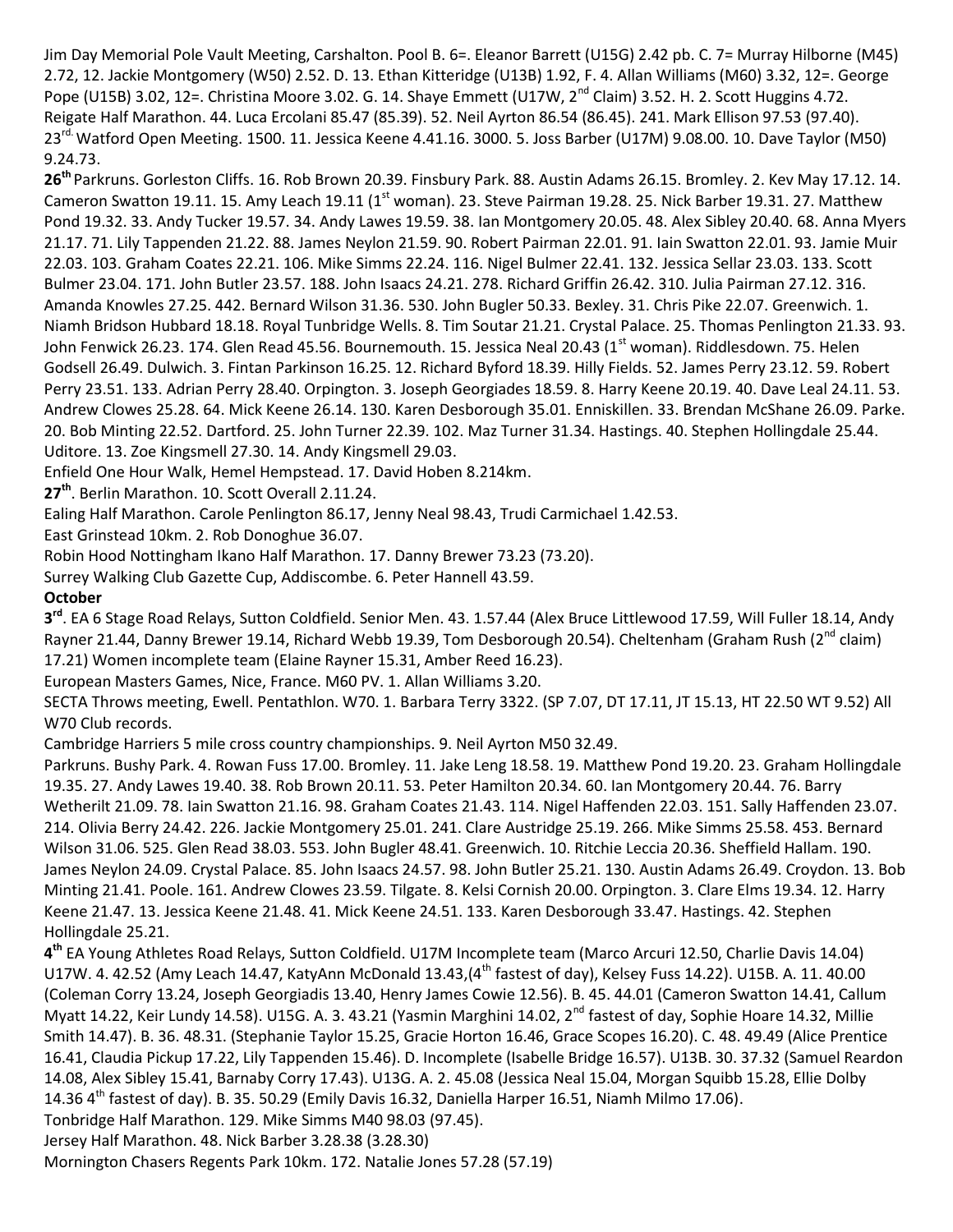Lloyds Bank Cardiff Half Marathon. Fintan Parkinson 73.24.

Blenheim Palace Half Marathon. Zoe Kingsmell 2.05.28. Andy Kingsmell 2.14.38 **10th**. Kent League, Wilmington. SM. 12. Danny Brewer 33.41, 17. Alex Gibbins 34.01, 25. Ross Braden 34.45, 28. Gareth Evans 35.11, 36. Dan Kennedy 35.35, 51. Tom Desborough 36.54, 59. Jon Vintner 37.34, 72. David McKinlay 38.10, 73. Chris Tuck 38.13, 108. Graham Hollingdale 40.48, 126. Steve Pairman 41.47, 134. Andy Lawes 42.38, 148. Nic Corry 43.43, 153. Ian Taylor 44.17, 158. Rod Harrington 44.38, 166. Richard Daniel 45.31, 170. Chris Pike 46.35, 184. Nick Swatton 49.31. Team 4<sup>th</sup>. 12 to score 2<sup>nd</sup>. SW. 2. Niamh Bridson Hubbard 19.08, 4. Elaine Rayner 19.56, 6. Carole Penlington 20.38, 12. Sophie Kelleher 21.40, 21. Sara Elmqvist 22.32, 31. Danielle Critchley 23.33, 33. Jessica Jones 23.39. Team 1<sup>st</sup>, 6 to score 1<sup>st</sup>. U20M. 7. Bertie Harrington 19.49. U20W. 3. Charlotte Rhule 15.04. U17M. 9. Marco Arcuri 18.45, 13. Lewis Mills 18.57, 14. Charlie Davis 18.59, 23. James Crawley 19.30, 26. Oscar Hussey 19.40, 39. Frankie Scrivener 20.44, 41. Harry Keene 21.13. Team 3<sup>rd</sup>. U17W. 3. Jessica Keene 13.12, 4. Yasmin Austridge 13.20, Amy Leach 13.21, 6. Kelsey Fuss 13.32, 8. Georgina Taylor 13.57, Joanna Clowes 14.35, 19. Shannon Riskey 15.23, Chloe Kibblewhite 15.27. Team 1<sup>st</sup>. U15B. 4. Joseph Georgiadis 14.14, 17. Michael Eagling 14.59, 18. Callum Myatt 15.05, 19. Coleman Corry 15.07, 20. Ben Gardiner 15.09, 21. Robert Suckling 15.14, 22. George Pope 15.15, 25. Cameron Swatton 15.24, 26. Charlie Andrews 15.25, 28. Kier Lundy 15.29, 33. Lewis Warren 15.42, 44. Lewis Stickings 16.09, 45. Leo Braden 16.21, 56. Seb Large 16.56. Team 2<sup>nd</sup>. U15G. 2. Millie Smith 12.18, 6. Kelsi Cornish 12.42, 9. Stephanie Taylor 13.01, 11. Grace Scopes 13.12, 16. Lily Tappenden 13.32, 25. Alice Prentice 14.18, 29. Isabelle Bridge 14.32, 31. Claudia Pickup 14.38, 33. Zoe Austridge 14.45. Team 2<sup>nd</sup>. U13B. 1. Rowan Fuss 11.16, 7. Sam Reardon 12.16, 9. Justin Strover 12.23, 14. Thomas Penlington 12.38, 26. Alex Sibley 13.21, 37. Charles Winton 14.10, 46. Ethan Kitteridge 14.50, 47. Barnaby Corry 14.50. Team 2<sup>nd</sup>. U13G. 1. Ellie Dolby 9.51, 5. Jessica Neal 10.21, 7. Morgan Squibb 10.34, 16. Danielle Harper 11.13, 20. Niamh Milmo 11.24, 22. Ella Smith 11.35, 23. Abbie Leeves 11.39, 24. Olivia Berry 11.41, 28. Emily Davis 11.45, 46. Daisy Bates 13.17. Team 1st.

Surrey League Div One, Wimbledon Common. 24<sup>th</sup> Dave Taylor (HHH) 26.21.

Gloucestershire League, Guiting Power. 1. Graham Rush (Cheltenham/2<sup>nd</sup> claim B&B) 29.09.

Gwent League, Newbridge Fields, Bridgend. 20. Richard Webb (Cardiff Uni) 33.20.

Park Runs. Bromley. 17. Matthew Pond 19.32, 33. Andy Tucker 20.00, 53. Barry Wetherilt 21.01, 57. Iain Swatton 21.11, 62. Glen Read 21.18, 88. Tim Ward 22.13, 111. James Neylon 22.47, 144. Mike Simms 23.40, 177. Scott Bulmer 24.20, 184. Mark Compton 24.34, 203. Nigel Haffenden 25.04, 204. Ian Montgomery 25.04, 206. Jackie Montgomery 25.07, 207. Sally Haffenden 25.08, 286. Julia Pairman 27.02, 330. Gareth Griffin 28.20, 362. Alex Pope 29.30, 446. Bernard Wilson 32.41. Bexley. 307. Zoe Kingsmell 50.39. Newcastle. 76. Peter Hamilton 20.58. Lloyd Park. 63. John Isaacs 25.44, 76. John Butler 26.32. Killerton. 22. Bob Minting 21.40. Tilgate. 5. Dave Beadle 19.29. Orpington. 1. Peter Tucker 17.48, 34. Dave Leal 23.51, 46. Mick Keene 25.45, 120. Karen Desborough 34.20.

Enfield League 5 mile yacht handicap. 13. (h/cap 11) Shaun Lightman 50.58, 23 (7). Peter Hannell 53.23, 30 (32). David Hoben 58.10.

11<sup>th</sup>. Hammer Circle Reunion, Woodford. HT. 1. Victoria Wiltshire 44.81.

SPAR Budapest Marathon, Hungary. John Turner 4.05.49 (4.00.05).

Petts Wood 10km. 7. Tony Crowder 38.32, 24. Carole Penlington 40.27 (1<sup>st</sup> female) (40.25), 42. Robert Perry 42.08, 43. Rob Brown 42.14 (42.12), 80. Adrian Perry 45.50 (45.26), 91. Mike Simms 45.51 (45.01), 136. Barry Wetherilt 47.38 (46.38), 174. Chris Pike 48.59 (47.59), 187. Scott Bulmer 49.27(47.39), 351. Nigel Bulmer 56.52 (54.15), 386. Simon Tolson 58.14 (55.41), 441. Austin Adams 60.09. (57.27), 445. Andy Kingsmell 60.20 (57.34).

**14th**. Southern Varsity Welcome Games, Exeter. SP. 1. Matthew Blandford 14.30 pb.

**17th**. SEAA Cross Country Relay, Wormwood Scrubs. U15B. 11. B&B. 21.21 (Corry Coleman 7.01, Joseph Georgiadis 7.08, Michael Eagling 7.12). U13B. 4. B&B. 22.46. (Justin Clover 7.26, Thomas Penlington 7.47, Samuel Reardon17.33). Parkruns. Bromley. 8. Chris Tuck 17.57, 10. Robert Suckling 18.20, 12. Frankie Scrivener 18.33, 14. Keir Lundy 18.39, 22. Andy Tucker 18.58, 26. Leo Braden 19.27, 28. Steve Pairman 19.33, 34. Amy Leach 19.46, 66. Barry Wetherilt 21.22, 68. Mike Simms 21.24, 70. Niamh Milmo 21.26, 90 James Neylon 22.13, 93. Barnaby Corry 22.21, 118. Jamie Muir 23.08, 172. Nigel Bulmer 24.40, 202. Claire Austridge 25.29, 247. Amanda Knowles 26.42, 265. Julia Pairman 27.14, 475. Claire Springett 44.11. Banbury. 74. Andy Kingsmell 27.38, 81. Zoe Kingsmell 28.33. Crystal Palace. 2. Bertie Harrington 19.15, 63. John Isaacs 24.51, 69. John Butler 25.07. Newbury. 15. Robert Perry 19.56, 189. Adrian Perry 26.36. Killerton. 21. Bob Minting 21.52. Tilgate. 6. Kelsi Cornish 19.40. Orpington. 1. Peter Tucker 17.57, 6. Cameron Swatton 19.44, 9. Jessica Neal 20.02, 28. Dave Leal 23.42, 32. Andrew Clowes 24.09, 143. Karen Desborough 34.19. Lullingstone. 7. Jessica Keene 20.36, 11. Harry

Keene 21.53, 35. Mick Keene 28.06, 36. Anne Cilia 28.25.

Cambridge Harriers Open Race Walks, Sutcliffe Park. 10km. 7. Shaun Lightman 1.03.44. 3km. 3. Ethan Kitteridge 17.48. 3km. 7. Isobelle Bridge 14.48.

Leicester Topham 7 Miles. 6. David Hoben 1.23.25.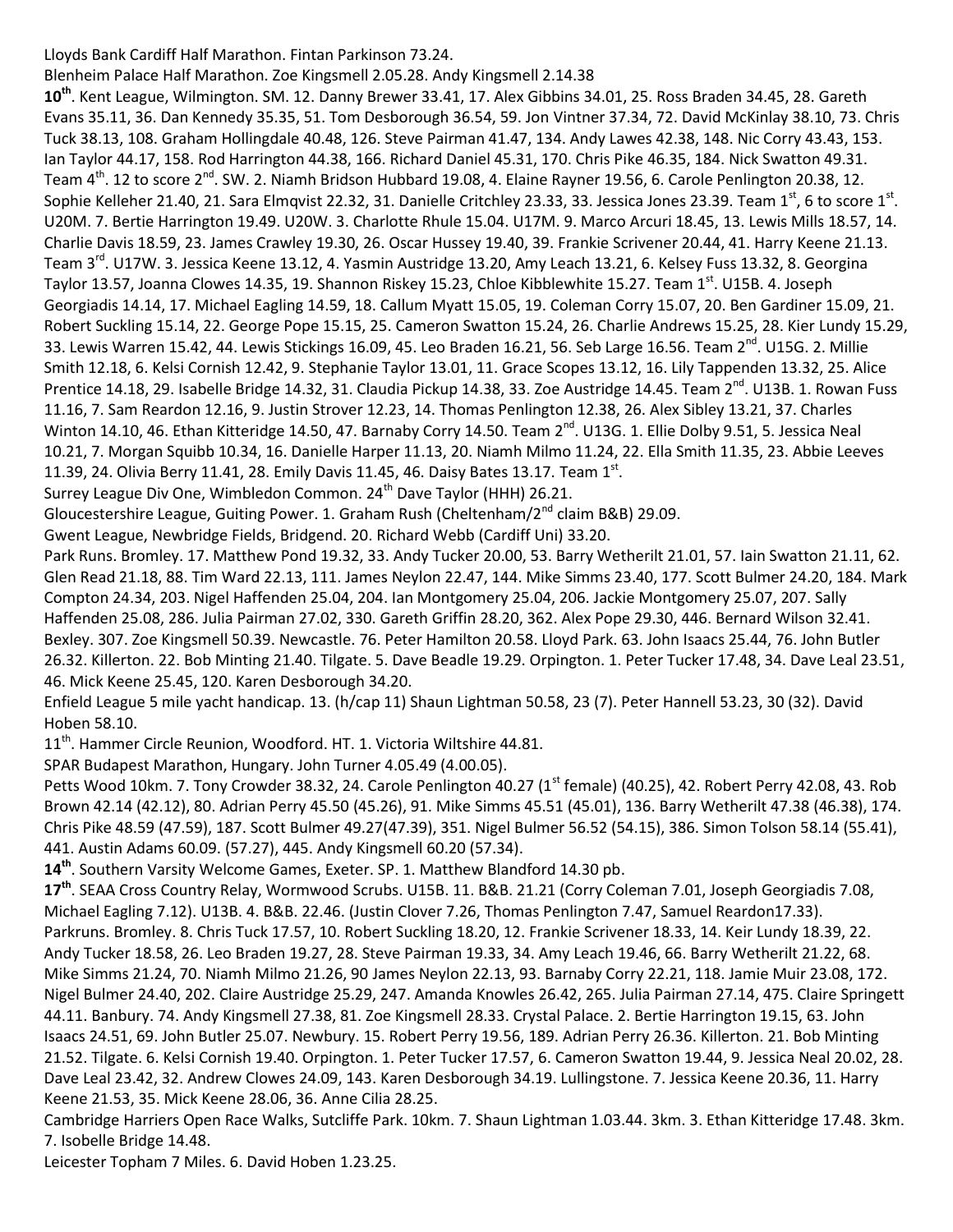**18th**. Club 5 Mile Cross Country Championships. 1. Fintan Parkinson 29.13 (h/cap 11), 2. Marco Arcuri 31.20 (21), 3. Coleman Corry 31.40 (6), 4. Tim Nash 31.47 (24), 5. Chris Tuck 33.07 (8), 6. Charlie Andrews 33.36 (19), 7. Jessica Keene 33.55 (17), 8. Tim Ayres 34.03 (30), 9. David Beadle 34.06 (14), 10. Andy Tucker 34.09 (16), 11. Richard Byford 34.18 (20), 12. Steve Pairman 34.47 (9), 13. Mick Jones 34.52 (2), 14. Alexis Tobin 34.55 (23), 15. Andy Lawes 35.37 (4), 16. Tom Sutton guest 36.16, 17. Mike Simms 36.34 (7), 18. Nic Corry 36.57 (10), 19. Rod Harrington 37.00 (29), 20. Ian Taylor 37.18 (1), 21. Iain Swatton 37.30 (3), 22. Cameron Swatton 37.57 (28), 23. Chris Pike 37.59 (5), 24. Sarah Bealon 38.26 (18), 25. Rob Brown 39.09 (25), 26. Yasmin Austridge 39.30 (34), 27. Paul Austridge 39.0 (33), 28. Dave Leal 39.45 (13), 29. Barry Wetherilt 40.12 (12), 30. Graham Coates 40.31 (22), 31. Martin Fitzgerald guest 40.47, 32. Neil Roberts 41.44(32), 33. Nick Swatton 41.47 (27), 34. Nigel Bulmer 43.33 (26), 35. Scott Bulmer 44.56 (15), 36. Austin Adams 48.13 (31).

East Sussex Cross Country League, 8. Tom Desborough (Brighton University) 29.40.

**24th** . Kent League, Somerhill School. SM. 4. Alex Bruce Littlewood 33.58, 20. Danny Brewer 36.38, 24. Alex Gibbins 36.52, 36. Gareth Evans 37.41, 40. Tom Desborough 38.09, 44. Dan Kennedy 38.17, 50. Jonathan Vintner 39.18, 57. Colin Norris 39.50, 74. Chris Tuck 41.16, 106. Richard Byford 44.03, 113. Steve Pairman 44.24, 115. Andy Lawes 44.49, 119. Andy Tucker 44.59, 148. Rod Harrington 47.25, 152. Nic Corry 48.08, 156. Iain Swatton 48.47, 165. Ian Taylor 49.56. Team 4 to score 3<sup>rd</sup>, 12 to score  $2^{nd}$ . U20M. 11. Bertie Harrington 19.20. U17. U17M. 5. Marco Arcuri 17.53, 8. Lewis Mills 18.11, 19. James Crawley 18.50, 25. Frankie Scrivener 19.21, 26. Oscar Hussey 19.22, 36. Harry Keene 20.18. Team 3<sup>rd</sup>. U15B. 4. Joseph Georgiadis 14.41, 14. Callum Myatt 15.22, 15. Charlie Andrews 15.28, 17. Robert Suckling 15.35, 18. Kier Lundy 15.40, 19. Ben Gardiner 15.48, 20. Cameron Swatton 15.50, 25. Coleman Corry 15.58, 36. Lewis Warren 16.17, 51. Seb Large 17.45. Team 3<sup>rd</sup>. U13B. 1. Rowan Fuss 10.11, 5. Sam Reardon 11.21, 16. Jake Leng 12.01, 22. Thomas Penlington 12.14, 23. Alex Sibley 12.21, 28. Ethan Kitteridge 2.54, 40. Nicholas Paddington 13.21, 48. Barnaby Corry 13.52, 51. Charles Winton 14.00. SW. 1. Niamh Bridson Hubbard 18.36, 2. Elaine Rayner 19.20, 19. Sarah Belaon 21.54, 23. Sara Elmqvist 22.15, 27. Lorna Clowes 22.41, 28. Samantha Leighton 22.43, 35. Jessica Jones 23.14. Team 3 to score  $2^{nd}$ , 6 to score  $1^{st}$ . U17W. 3. Jessica Keene 13.19, 4. Kelsey Fuss 13.34, 5. Yasmin Austridge 13.39, 6. Amy Leach 14.06, 10. Georgina Taylor 14.43, 14. Chloe Kibblewhite 15.45. Team  $1^{\text{st}}$ . U15. 2. Millie Smith 11.56, 5. Kelsi Cornish 12.07, 7. Grace Scopes 12.12, 16. Lily Tappenden 12.52, 25. Imogen Meers 13.30, 26. Isabelle Bridge 13.30, 31. Zoe Austridge 14.08. Team  $2^{nd}$ . U13G. 1. Ellie Dolby 9.38, 4. Jessica Neal 9.55, 5. Morgan Squibb 9.56, 16. Danielle Harper 10.47, 19. Ella Smith 10.58, 24. Niamh Milmo 11.07, 27. Emily Davis 11.22, 29. Olivia Berry 11.29, 32. Abbie Leeves 11.35, 50. Daisy Bates 13.03.

BMAF Cross Country Relays, Long Eaton. M65. 2. B&B 38.12. (Peter Hamilton 12.50, Rob Brown 12.48, Bob Minting 12.24). Beach Head Marathon. 38. Luca Ercolani 3.35.57.60 (3.35.54.40), 43. Carole Penlington 3.38.59.70 (3.38.55.80), 85. Bryan Donnelly 3.50.48.10 (3.50.44.40), 120. Clayton Aves 3.58.28.60 (3.58.25.00), 142. Alexis Tobin 4.03.47.40 (4.02.41.15), 247. Stuart Bayley-Dainton 4.19.50.35 (4.19.15.40), 266. Glen Read 4.21.53.70 (4.21.13.90), 338. Jenny Neal 4.30.21.25 (4.30.03.60), 568. Will Slack 4.56.19.60 (4.55.23.50), 919. Deniz Mehmed 5.41.01.65.

Steyning Open 10km walk. 6. Shaun Lightman 65.39, 10. Peter Hannell 67.46, 12. David Hoben 72.30.

Parkruns. Bromley. 28. Andy Tucker 20.00, 39. Matthew Pond 20.33, 56. Barry Wetherilt 21.37, 59. James Neylon 21.43, 61. Ian Montgomery 21.46, 66. Jamie Muir 21.51, 84. Jason Short 22.20, 87. Tim Ward 22.26, 136. John Butler 23.50, 144. John Isaacs 24.00, 161. Nigel Bulmer 24.22, 171. Charlotte Faries 24.40, 183. Jackie Montgomery 25.12, 197. Austin Adams 25.47, 270. Amanda Knowles 27.54, 332. Claire Springett 30.19, 388. Bernard Wilson 32.15. Bexley. 145. Andy Kingsmell 29.20. Royal Tunbridge Wells. 22. Mike Simms 22.54. Orpington. 50. Mick Keene 26.28, 100. Karen Desborough 35.13. Peckham. 103. Maz Turner 31.31. Penrose. 4. Robert Perry 21.18, 7. Genny Allan 22.23.

Great South Run, Portsmouth 10 miles. 12. Scott Overall 48.11, 5441. Zoe Kingsmell 91.15, 6543. Andy Kingsmell 94.55, 10210. Pongo Waring 1.48.15.

**31st** National Cross Country Relays, Mansfield. Note these are chip times so you get the hundredths! Senior Men 9. 1.03.35.85 (Alex Gibbins (16.49.95), Alex Bruce Littlewood (15.48.85), Phil Sesemann (15.24.50), Scott Overall (15.32.55)). B inc Nic Corry (22.16.55), Chris Tuck (17.49.85). Senior Women. 38. 34.53.85 (Elaine Rayner (10.26.15), Carole Penlington (11.39.00), Jane Bradshaw (2.48.70)). Under 20 Men. 20. 28.16.10 (Will Fuller (8.46.75), Richard Webb (9.15.30), Tom Desborough (10.14.05)). Under 20 women. Inc. Niamh Bridson Hubbard 8.20.40 (3<sup>rd</sup> fastest of day). U17M. 20. 29.32.65 (Joss Barber (9.15.05), Marco Arcuri (9.52.10), James Crawley(10.25.50)). U17 Women. 2. 26.52.15 (Jessica Keene (8.47.50), Kelsey Fuss (9.04.00), Katy Ann McDonald (9.00.65)). 7. 28.07.50. (Yasmin Austridge (8.52.25), Chloe Kibblewhite (9.46.30), Amy Leach (9.28.95)). U15 Boys 29. 20.53.90 (Joseph Georgiadis (6.44.45), Callum Myatt (7.14.40), Coleman Corry (6.55.05)). 63. (Cameron Swatton (7.09.80), Charlie Andrews (7.36.85), Leo Braden (7.42.15)). U15 girls 11. 22.49.75 (Millie Smith (7.26.15), Grace Scopes (7.49.80), Yasmin Marghini (7.33.80)). 32. 23.51.35 (Lily Tappenden (8.00.45), Madalina Samoila (7.20.20), Isabelle Bridge (8.30.70)). U13 boys. 21. 22.40.55. (Samuel Reardon (6.58.28), Thomas Penlington (7.36.65), Alex Sibley (8.05.65)). 60. 25.20.80. (Ethan Kitteridge (7.47.65), William Leggatt (8.37.40), Barnaby Corry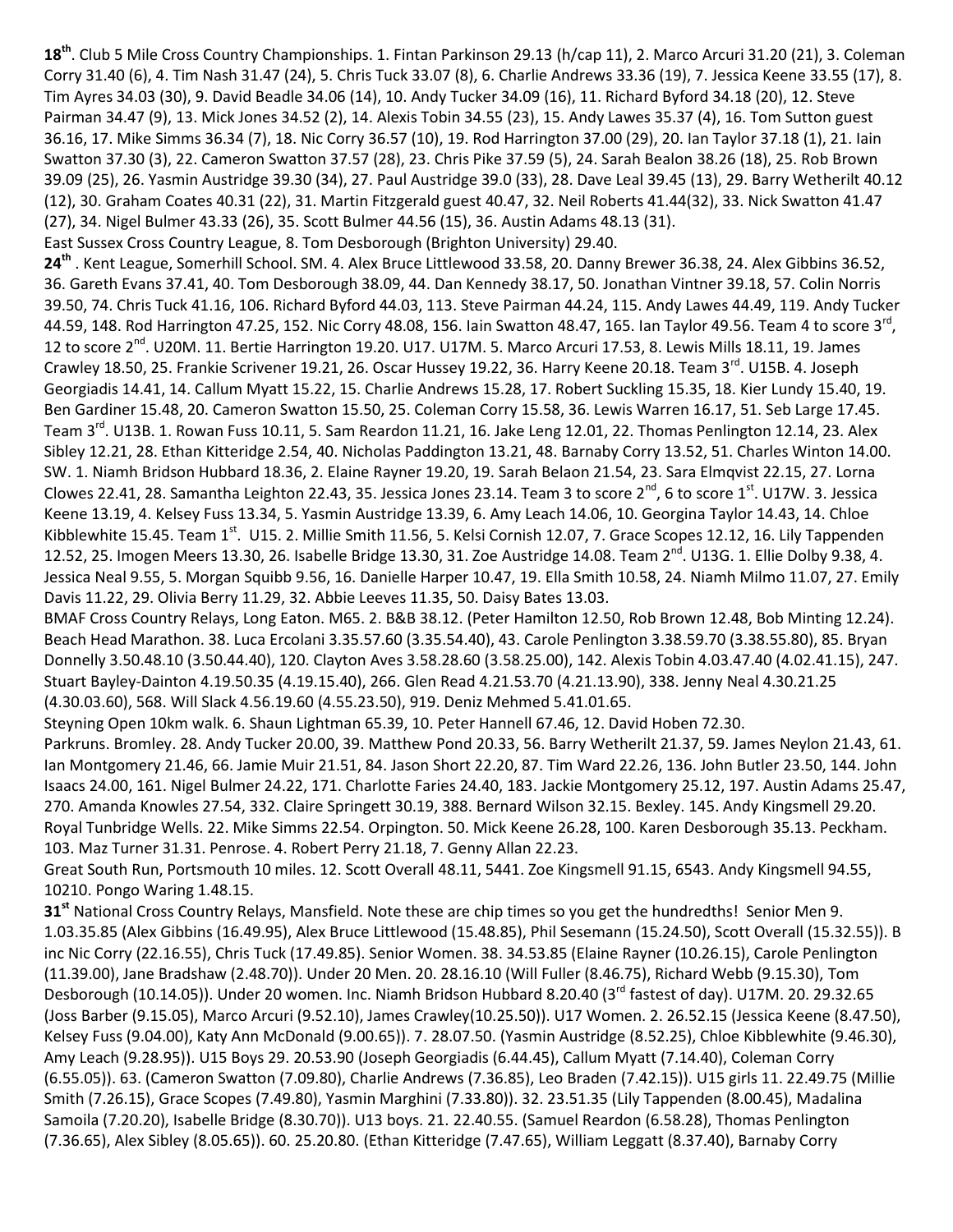(8.55.75)). U13 girls. 2. 22.29.95. (Jenny Neal (7.26.95), Morgan Squibb (7.37.30), Ellie Dolby (7.25.70)). 39. 25.30.25. (E Smith (8.17.35), Abbie Leeves (8.36.90), Niamh Milmo (8.36.00)). Inc. Olivia Berry (8.55.05). Parkruns. Bushy Park. 8. Rowan Fuss 16.33. Richmond. 3. Jonathan Vintner 17.36. Bexley. 40 Chris Pike 22.35, 142. Andy Kingsmell 28.18, 172. Zoe Kingsmell 29.39. Greenwich. 30 Barry Wetherilt 22.30, Jenny Neal 24.07. Braunstone. 2. Ian Frith 17.29. Cambridge. 8. James Perry 19.17. Royal Tunbridge Wells. 26. Daniella Harper 22.27. Crystal Palace. 31. Matthew Pond 20.38, 75. Nigel Wood 23.43, 98. Luigi Arcuri 24.53. Killerton. 9. Bob Minting 21.56. Riddlesdown. 29. Gracie Horton 23.31. Dulwich. 133. Scott Bulmer 23.55, 138. Nigel Bulmer 24.02. Orpington. 25. Ian Montgomery 21.54, 27. Rob Brown 21.58, 36. Graham Coates 22.58, 47. David Leal 23.46, 54. Sally Haffenden 24.11, 83. Jackie Montgomery 25.44, 84. Charlotte Faries 25.47, 145. Amanda Knowles 29.32, 175. Dick Griffin 32.46, 193. Karen Desborough 34.54. Peckham. 113. Maz Turner 36.47. Dartford. 13. Steve Pairman 20.20, 18. Mike Simms 21.08, 80. Julia Pairman 28.33. Penrose. 10. Genny Allan 22.30 (1<sup>st</sup> woman). Costantia Greenbelt. 48. Darryl Hilliar 26.26. Malling. 11. Robert Perry 20.05, 26. Adrian Perry 21.31.

# **25 years ago**.

**Sept.** Blackheath Harriers win the National Young Athletes League Final by 4 points from Shaftesbury Barnet Jamie Quarry and Alexis Sharp are 1<sup>st</sup> and 2<sup>nd</sup> in the English Schools multi events championships. Along with Steve Harrison they win gold for Kent in the team contest.

Colin Moyniham, MP. Under Secretary, Department of Energy is the guest at the Annual Dinner.

Jenny Kelly, Bromley Lades, is part of the England U23 team who defeat Czechoslovakia and Poland in a three way International in Jablonec.

Blackheath win both the Kinnaird and Sward Trophies for the second year in a row.

Gary Arthey finishes  $8^{th}$  in the Great North Run in 63.49. Mark Steinle is  $4^{th}$  in the Junior Mens race.

Blackheath represent the UK in the European Champions Club Cup for Juniors for the first time. The venue…… Copthall. The team of Michael Nartey, Ben Eldred, Jonathan Murray, Anthony Draper, Mark Steinle, Jamie Quarry, Laurence Rogers. Anthony Algeo, Guy Murphy, Ezra Clarke, Richard Samuel, Steve Harrison, Toby Walter, Richard Lansiquot, Barry Gardener, and Neil Gardener finish in  $6<sup>th</sup>$  place out of 14 teams.

**October.** 112 finish the Club 5. At the AGM following Don Gillate introduces Tony Weeks Pearson as the new Club President. Julie Stacey finishes runner up in the AAAs 10km road championships at Southend. She times 35.05 and wins £40. She also wins the 17-19 year olds race at the London Youth Games Cross Country Championships at Hendon. Jonathan Murray and Anthony Draper are  $2^{nd}$  and  $3^{rd}$  in the boys 15-16 year old race.

# **20 years ago**

**September**. Blackheath win the boys Young Athletes Final in Birmingham for the seventh successive year. They beat 2<sup>nd</sup> placed Liverpool by 58 points. Under 15 high jumper Wayne Gray is the Athlete of the match clearing 1.97 for a League and English record.

Bromley Ladies win the Guardian Insurance Plate Final at Stoke after finishing runners up the year before. Debbi Marti is the Athlete Of The Match winning both the high and long jump and finishing  $4^{\text{th}}$  in the triple jump. Myrtle Augee wins the shot and is  $2^{nd}$  in the hammer and  $3^{rd}$  in the discus.

Blackheath represent the UK in the European Champions Club Cup for Juniors. They are runners up in the B final in Paris. The team includes David Gilkes, Darren Burley, Nizamul Hoque, Michael Skinner, Stephen Holmes, Alex Gibbins, Mensah Elliott, Ruben Tabares, Jeremy Bradley, Haleem Banda, Wayne Gray, Marvin Bramble, Emeka Udechuku, Andy Benn, Aaron Harris and Adrian Harris.

"Have pole – will travel", Past President Jim Day is interviewed in Athletics Weekly. He describes joining the Club as "the wisest move I ever made". Earlier in the year he competed for the British League team at the age of 62 an appearance which received comment in The Times. He had competed in all European and World Veterans Championships. He was Kent pole vault champion six times between 1957 and 1979 and runner up on six occasions.

A team of Roy Smith, Simon Baines, Dave Heath, Phil Hogston, Mark Steinle and Spencer Newport finish runners up in the Southern 6 stage road relay at Aldershot.

October. Dave Taylor represents Great Britain in the World Half Marathon Championships in France. He finishes 51<sup>st</sup> in 64.47.

Blackheath have great success at the McDonalds South of England Young Athletes relays. They are 1<sup>st</sup> and 3<sup>rd</sup> in the under 15 boys race and Steve Holmes, John Baker and David Baker run the three fastest times of the day. The under 13 boys are runners up with Will Bolton running the second quickest time of the day.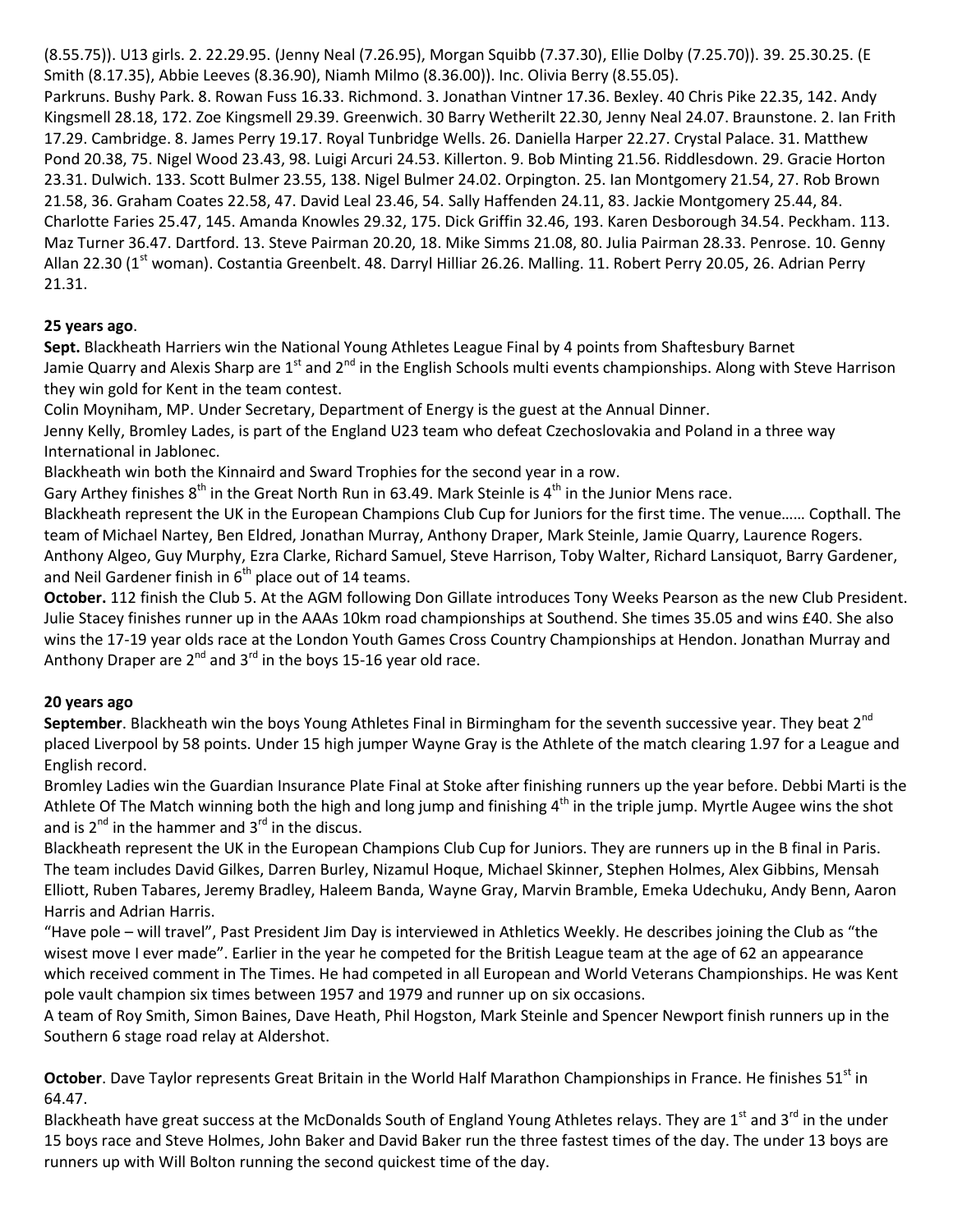The following day at the Reebok Southern Womens Relays, Gemma Viney runs the fastest leg in the under 13 girls race for the second year in a row. She is 21 seconds quicker than the second fastest runner and with Frances Barker and Katie Lucht they win team silvers.



## Blackheath represent England in the European Champions Club Cup Half Marathon Championships at Ch Aveiro in Portugal. The team of Roy Smith, Pat Calnan, Giles Clifford and John Beck finish in 13<sup>th</sup>. With team manager Mark Watling at home winning the Club 5, Ken Daniel takes the reins (see left).

## **15 years ago**.

**Sept**. Blackheath finish runners up in the National Young Athletes Auxillary Final in Birmingham. **October**. Mark Steinle finishes in 56<sup>th</sup> place in the Olympic Marathon in Sydney in a time of 2.24.42. Sian Brice is pulled out of the triathlon after falling off her bike. Julian Golding is an unused reserve in the 4x100.

Dwayne Grant is part of the winning Great Britain 4x100 metres relay team at the World Junior Championships in Santiago, Chile. He is  $7<sup>th</sup>$  in the 200 in 21.33.

#### **10 years ago**

Blackheath & Bromley's boys and girls win the National Young Athletes League Final at Birmingham. Shaunagh Brown is female field event athlete of the match for her meeting record in the discus.

The Club's Under 20 women win the National Junior Athletics League Final at Derby. The 4x100 metre team of Clare Cooper, Serita Solomon, Amy Godsell and Montell Douglas set a British record for a UK Club team.

Brother and sister Bob Minting and Helen Godsell both win gold medals at the World Masters Championships in San Sebastian, Spain. Bob takes the M55 800 title in 2.07.99 and Helen is a member of the victorious W50 4X100 and 4x400 teams. Bob's diary of the Championships is printed in Athletics Weekly. On the 2<sup>nd</sup> of September he has the 400 and 1500 finals on the same day. He is  $2^{nd}$  in the 400 in 55.23. "I am 55.29 years old and, for the first time, I've run 400 metres in fewer seconds than my age….My championship is summed up by reversing the UKA mission statement – from fulfillment to fun – and perhaps that's how masters' athletics should be".

National Junior Hammer champion Amir Williamson is interviewed in Athletics Weekly, "To develop elite throwers, you need to be able to do the training to become world class. You don't need brand new tracks or nice buildings with nicely painted walls and air conditioning. You just need a facility where we can do the throwing required for the event."

### **5 years ago**

## **September.**

The Club win the National Young Athletes Auxillary Final by 100 points.

The men and women win the National Junior Athletics League Final at Derby. The Club are the best womens team on the day and qualify to represent the UK in the European Champions Club Cup in 2011.

The Under 20 womens team finish in 4th place in European Champions Club Cup for Juniors. Savannah Echel Thompson wins the 400 and Sarah Abrams the high jump. Savananah, Frederica Foster, Krystal Galley and Katrina Cosby break the Club 4x400 record by over four seconds. Others in the team are Megan Southwart, Amara Lalemi Jacobs, Rachel Dickens, Grace Sheppard, Amber Reed, Danielle Critchley, Jessica Jones, Samantha Milner, Christina Moore, Lauren Stevens, Ellie Duffy Penny and Georgina Cousins.

Scott Overall wins the Windsor Half Marathon in the morning and in the afternoon is part of the B&B team who qualify for the National 6 stage road relay.

**October**. Montell Douglas is part of the England 4x100 metre relay team who win gold at the Commonwealth Games in Dehli.

That's it. Corrections, omissions, comments etc always welcome.